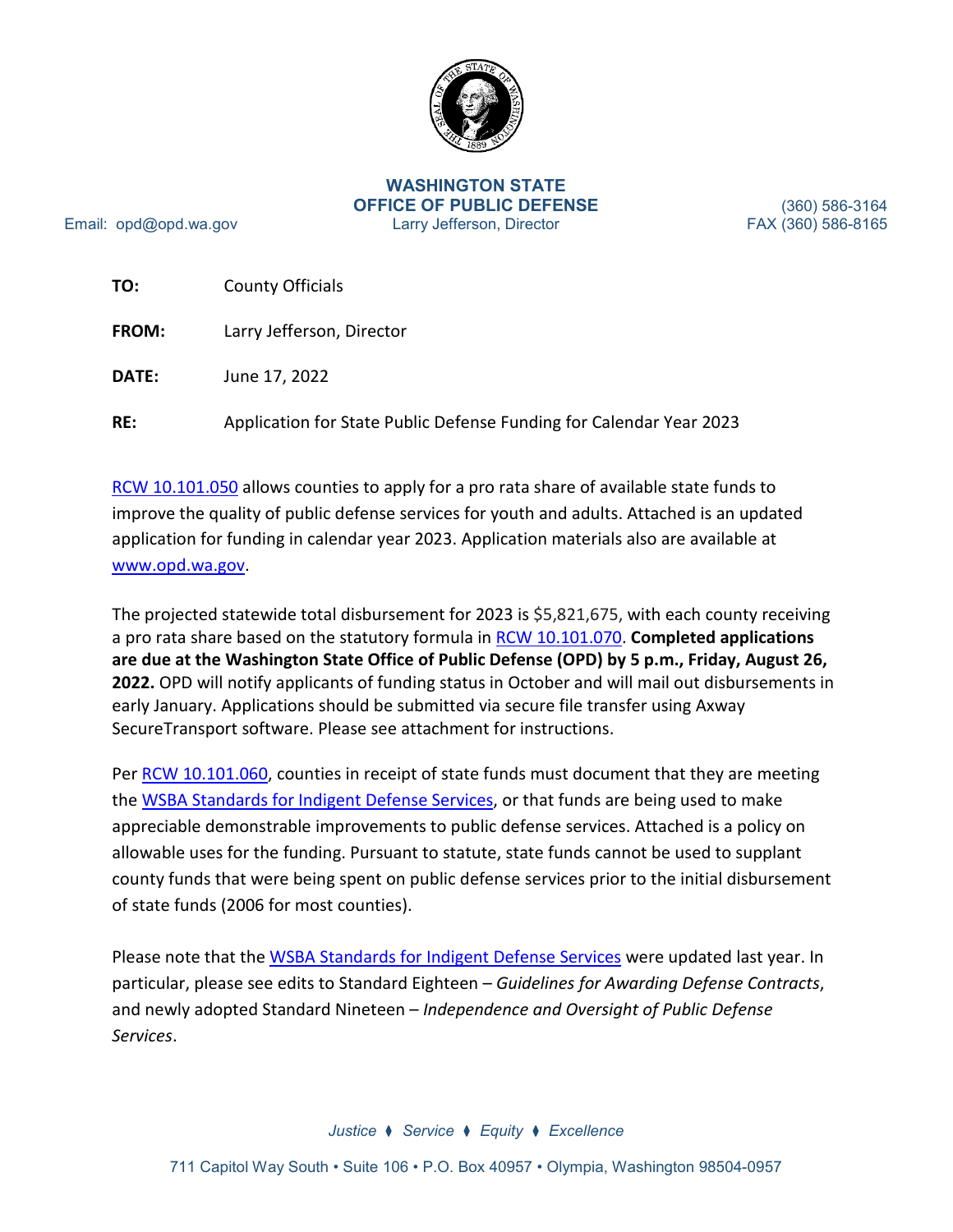In the months since the downturn of the COVID-19 pandemic, public defense and assigned counsel attorneys have been experiencing higher than average open-caseloads. For more information on the impact of these case backlogs on effective representation, we encourage you to refer to materials recently published by the [WSBA's Council on Public Defense.](https://www.wsba.org/connect-serve/committees-boards-other-groups/council-public-defense)

For information regarding the improvement of public defense services or this application, contact OPD Public Defense Services Managers Leanne Stogsdill, [Leanne.Stogsdill@opd.wa.gov,](mailto:Leanne.Stogsdill@opd.wa.gov) 360-586-3164 ext. 154 or George Yeannakis, [George.Yeannakis@opd.wa.gov,](mailto:George.Yeannakis@opd.wa.gov) 360-586-3164 ext. 102.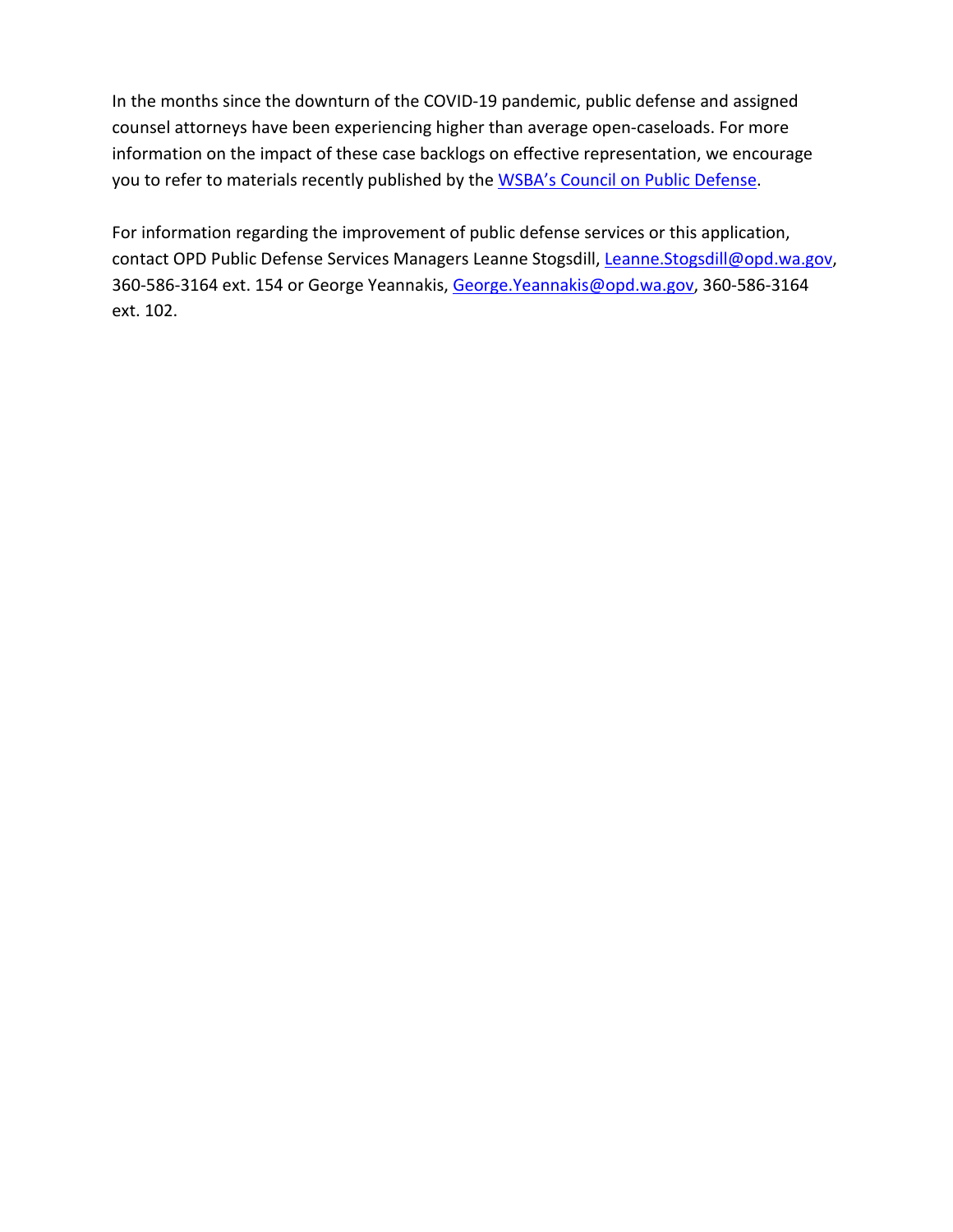# 2022 Application for Chapter 10.101 RCW Public Defense Improvement Funds

*The information provided in this Application must reflect all county public defender services including public defense agencies, contract services and appointed counsel. If public defense services are provided through different county offices, all county-wide information must be consolidated into this application.*

*Please do not leave any answers blank. If the question calls for information that is not available, please enter n/a.*

| County:                                                                                                      |           |
|--------------------------------------------------------------------------------------------------------------|-----------|
| <b>Primary Contact's</b>                                                                                     |           |
| Name:                                                                                                        |           |
| <b>Primary Contact's</b>                                                                                     |           |
| Title:                                                                                                       |           |
| <b>Primary Contact's</b>                                                                                     |           |
| Email:                                                                                                       |           |
| <b>Secondary</b>                                                                                             |           |
| <b>Contact's Name:</b>                                                                                       |           |
| Secondary                                                                                                    |           |
| <b>Contact's Title:</b>                                                                                      |           |
| Secondary                                                                                                    |           |
| <b>Contact's Email:</b>                                                                                      |           |
| <b>Mailing Address:</b>                                                                                      |           |
| City:                                                                                                        | Zip Code: |
| Phone:                                                                                                       |           |
| <b>State Vendor Number:</b>                                                                                  |           |
| For more information see:<br>https://ofm.wa.gov/it-systems/accounting-systems/statewide-vendorpayee-services |           |

*NOTE: Completed applications are due to OPD by 5 p.m., Friday, August 26, 2022.*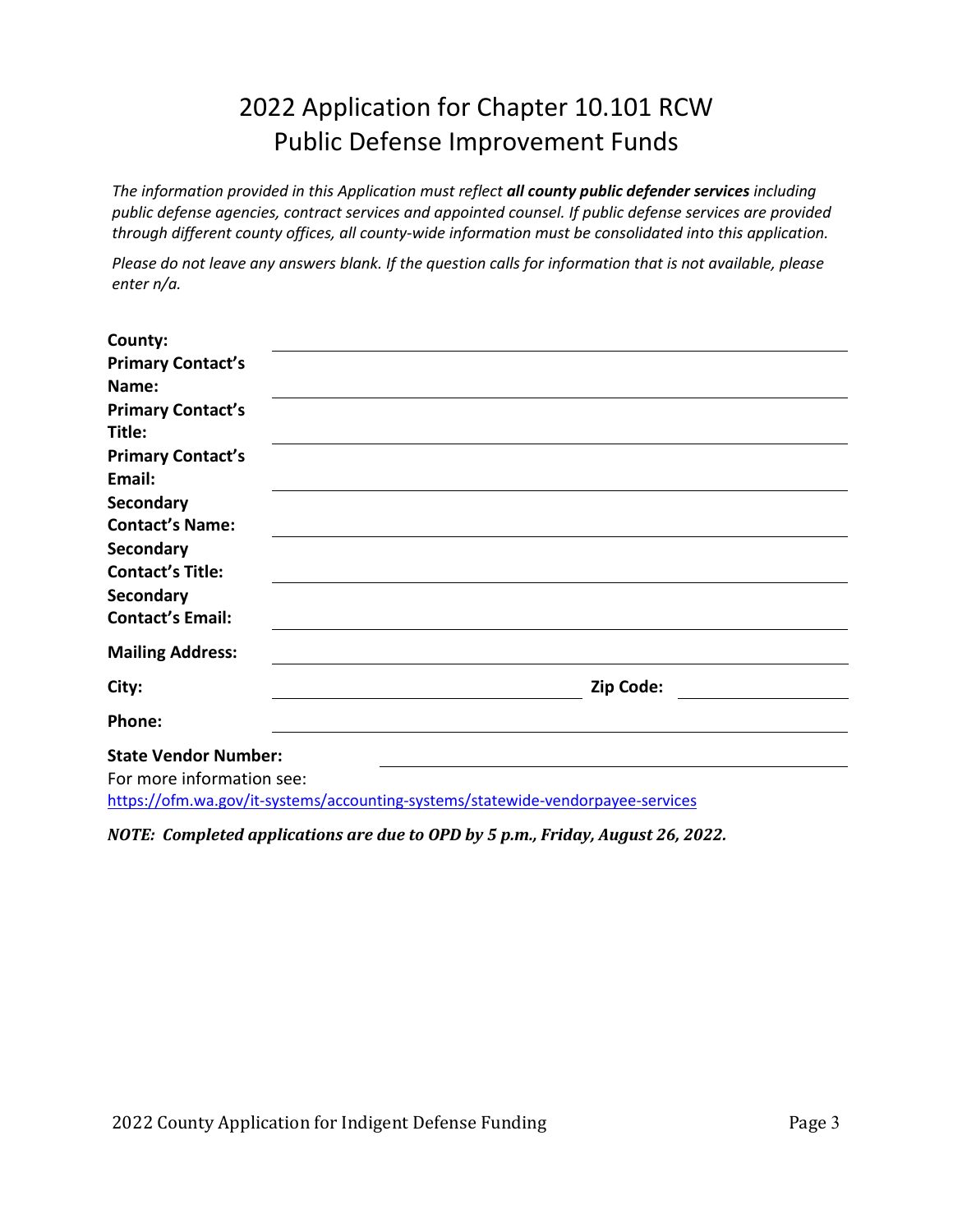## **Section I: 2021 County Public Defense Expenditures**

#### **1.1 In 2021, the total costs for county indigent defense services were as follows:**

### *Total Expenditures (sum of 1.1(a) through 1.1(g)):* **\$**

#### **a. General Indigent Defense: \$**

For jurisdictions that only report under this sub-category, include all costs. Please also answer  $c(1)$  and  $c(2)$  below. For jurisdictions that report in multiple sub-categories, include costs not otherwise provided for by the case type listed below, such as civil contempt proceedings in child support, paternity actions and runaway dependent children. If applicable, include other expenses not already included below, such as overhead or central services.

Please provide a brief description of the expenditures included in the "General Indigent Defense" category.

#### **b. Adult Felony: \$**

All costs associated with providing legal counsel and services for indigent adult persons charged with a felony offense in the Superior Court and juveniles charged as adults. Additionally, costs arising from the following actions should be reported in this category: fugitive complaints; special inquiry proceedings; material witness proceedings; coroner inquest proceedings; hearings or proceedings on remand from appellate courts; personal restraint petitions; and habeas petition hearings in Superior Court where counsel is appointed.

#### **c. Adult Misdemeanor: \$**

All costs associated with providing legal counsel and services for indigent persons charged with a gross misdemeanor or misdemeanor offense including the cost of RALJ appeals to Superior Court.

## **(1) Does the county provide public defense services for any cities?** No

If yes, which ones?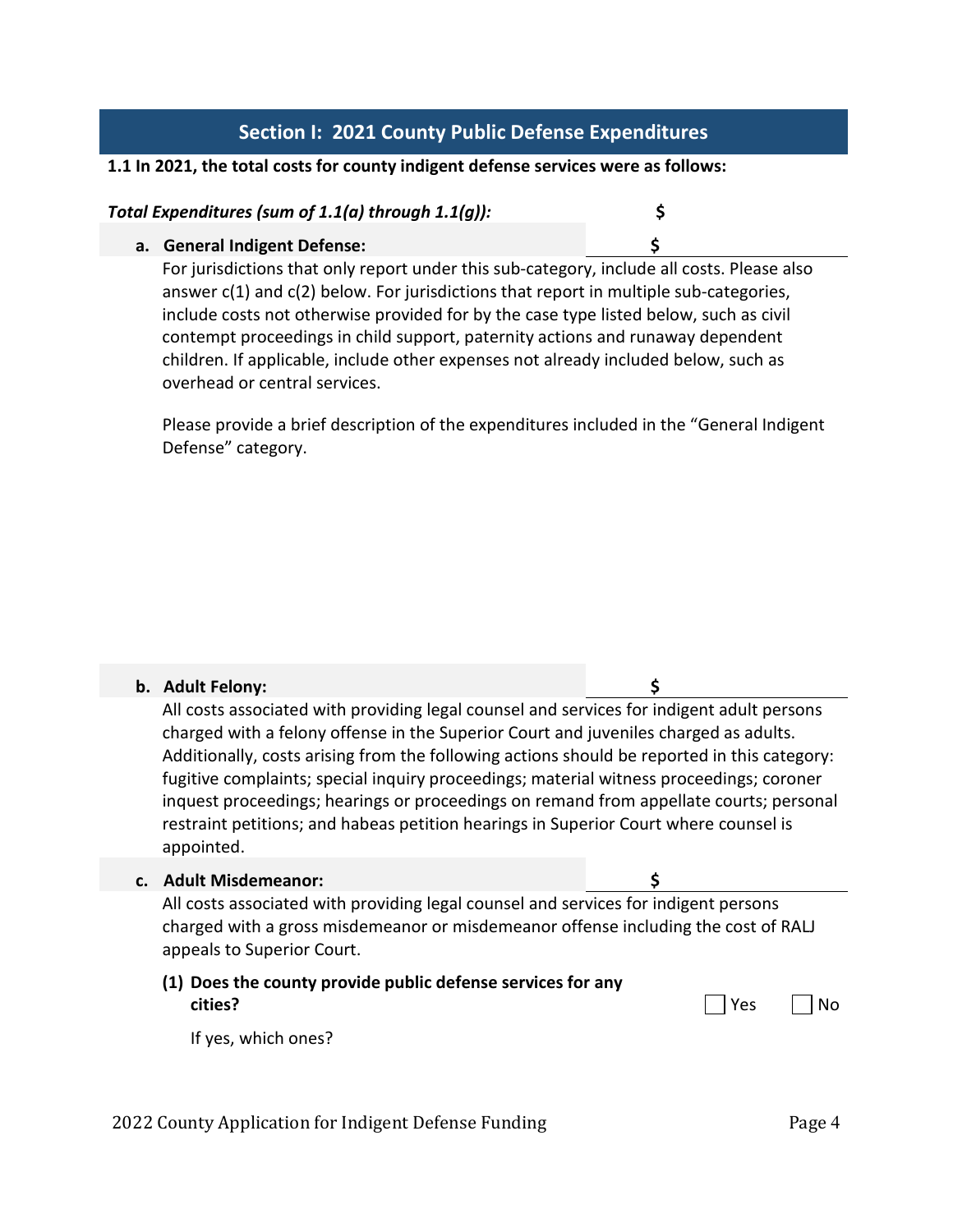|    | (2) If yes, does the above amount include expenses for defense<br>in municipal cases?                                                                                                                                                                                                                                                                                                                                                                                                                                                                                                                             |    |    | Yes | No      |
|----|-------------------------------------------------------------------------------------------------------------------------------------------------------------------------------------------------------------------------------------------------------------------------------------------------------------------------------------------------------------------------------------------------------------------------------------------------------------------------------------------------------------------------------------------------------------------------------------------------------------------|----|----|-----|---------|
|    | If yes, how much?                                                                                                                                                                                                                                                                                                                                                                                                                                                                                                                                                                                                 |    |    |     |         |
|    | d. Juvenile Offender:<br>All costs associated with providing legal counsel and services for indigent juveniles<br>charged with a felony, gross misdemeanor or misdemeanor offense in Juvenile Court.                                                                                                                                                                                                                                                                                                                                                                                                              |    | \$ |     |         |
|    | Juvenile Dependency and Termination of Parental<br>e.<br>\$<br><b>Rights - Representation of Children:</b><br>All costs associated with providing legal counsel and services for children eligible for the<br>appointment of counsel at public expenses who are subject to a dependency or<br>termination of parental rights action in Juvenile Court. (Do not include expenses already<br>covered by the Children's Representation Program of the Washington State Office of Civil<br>Legal Aid or costs associated with the appointment of a guardian ad litem to represent<br>the interests of a minor child). |    |    |     |         |
| f. | Truancy, At-Risk-Youth, CHINS:                                                                                                                                                                                                                                                                                                                                                                                                                                                                                                                                                                                    |    | \$ |     |         |
|    | All costs associated with providing legal counsel and services for minor children named in<br>a "BECCA" case, including at-risk-youth, child-in-need-of-services petitions, and truancy<br>hearings.                                                                                                                                                                                                                                                                                                                                                                                                              |    |    |     |         |
|    | g. Civil Commitments - Mental Health/Alcohol:<br>All costs associated with providing legal counsel and services for indigent adults and<br>minor children subject to mental health and alcohol commitment proceedings. This<br>category also includes other miscellaneous commitments, e.g. infectious disease<br>commitment petitions.<br>Was the above information derived from the State Auditor's Budgeting                                                                                                                                                                                                   |    |    |     |         |
|    | & Reporting System (BARS) categories?                                                                                                                                                                                                                                                                                                                                                                                                                                                                                                                                                                             |    |    | Yes | Nο      |
|    | 1.2 Out of the amount(s) listed in question 1.1, approximately how much was spent on the<br>following public defense services in 2021?                                                                                                                                                                                                                                                                                                                                                                                                                                                                            |    |    |     |         |
|    | Investigation:                                                                                                                                                                                                                                                                                                                                                                                                                                                                                                                                                                                                    | \$ |    |     | Unknown |
|    | Experts:                                                                                                                                                                                                                                                                                                                                                                                                                                                                                                                                                                                                          | \$ |    |     | Unknown |
|    | Social workers/social<br>service/mitigation experts:                                                                                                                                                                                                                                                                                                                                                                                                                                                                                                                                                              | \$ |    |     | Unknown |
|    | Interpreter services for<br>attorney-client meetings:                                                                                                                                                                                                                                                                                                                                                                                                                                                                                                                                                             | \$ |    |     | Unknown |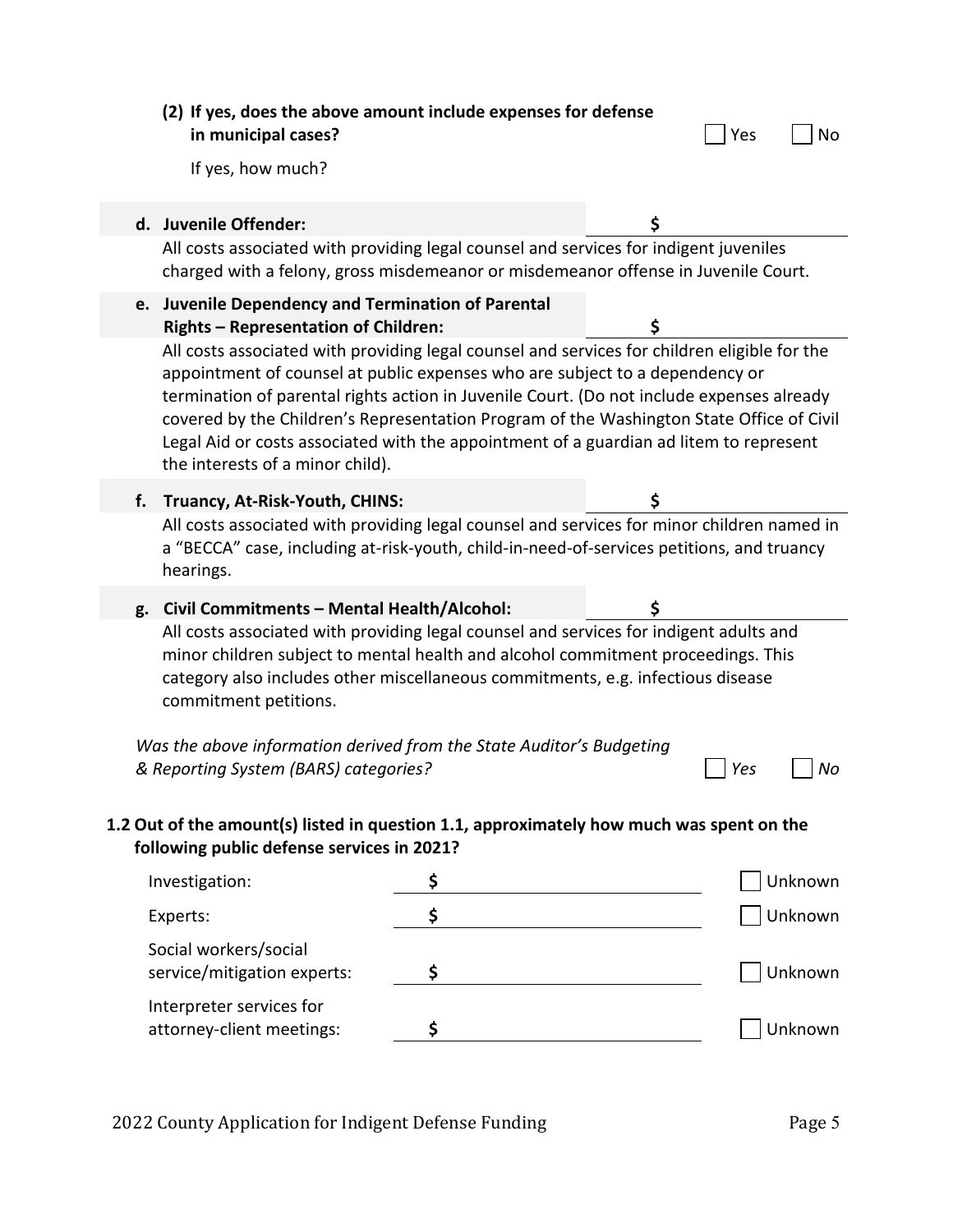**1.3 In what areas (case types and/or job types) do you anticipate needing more financial assistance for public defense in 2023 and 2024?**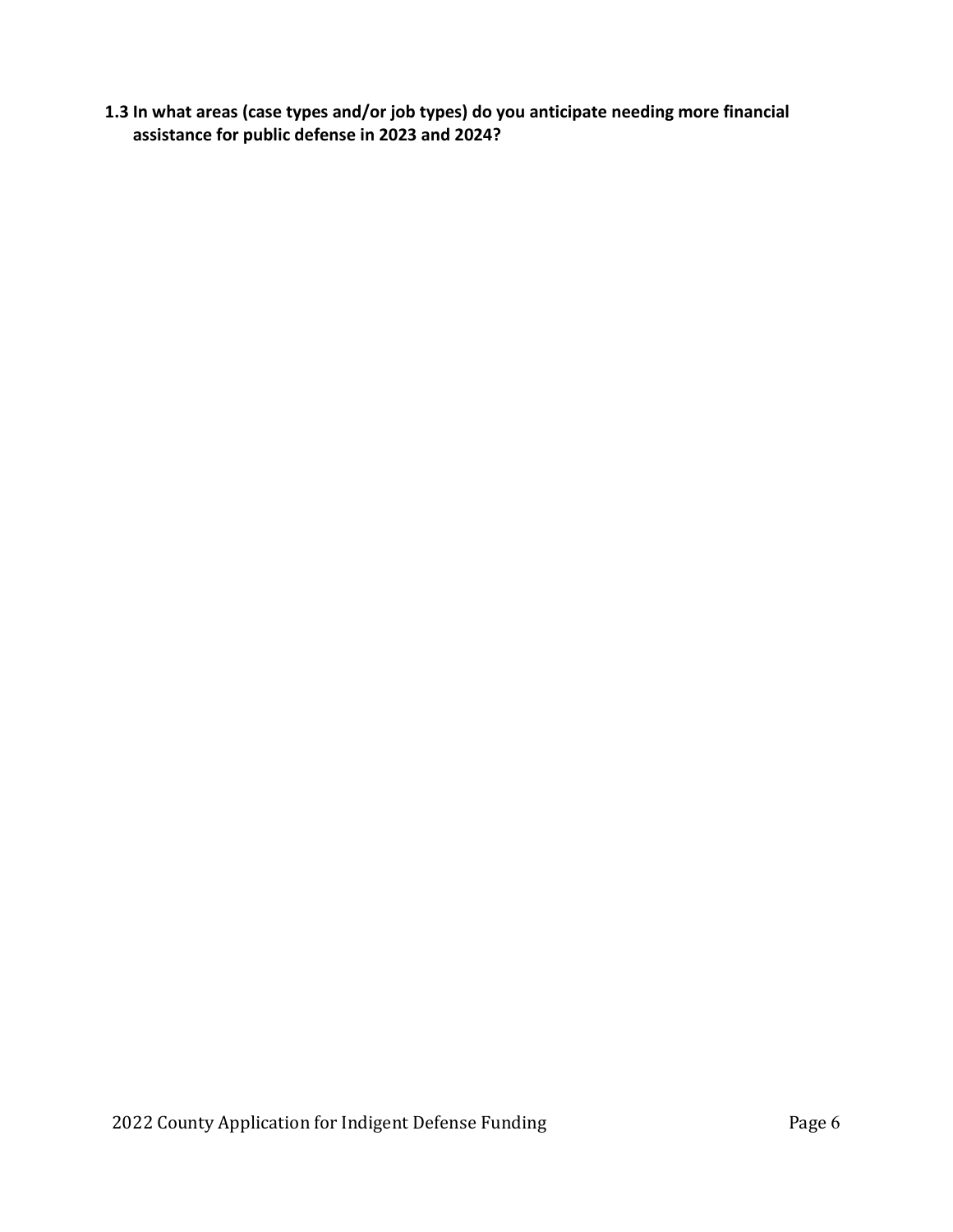## **Section II: 2021 Case Assignments**

### **2.1 In 2021, attorneys providing indigent defense representation had the following case assignments:**

a. If the county uses a **public defender agency** (government or non-profit), provide the information below regarding **staff attorney case assignments**. Please be sure to indicate the actual number of cases, not case weights or payment points. Enter n/a if it does not apply.

| <b>Types of Cases</b>                                                                           | Total # of cases<br>assigned to all<br>agency attorneys | # of probation<br>violations/post<br>sentencing cases<br>assigned | # of FTE<br>agency<br>attorneys | Average per-<br>attorney<br>caseload |
|-------------------------------------------------------------------------------------------------|---------------------------------------------------------|-------------------------------------------------------------------|---------------------------------|--------------------------------------|
| <b>Superior Court adult felonies</b>                                                            |                                                         |                                                                   |                                 |                                      |
| <b>District Court misdemeanors</b><br>and gross misdemeanors                                    |                                                         |                                                                   |                                 |                                      |
| <b>Juvenile Court offender cases</b>                                                            |                                                         |                                                                   |                                 |                                      |
| "Becca" cases (truancy<br>contempt, at-risk-youth,<br><b>CHINS</b> )                            |                                                         |                                                                   |                                 |                                      |
| Civil commitment - mental<br>health/alcohol                                                     |                                                         |                                                                   |                                 |                                      |
| <b>Appeals from Courts of</b><br><b>Limited Jurisdiction to</b><br><b>Superior Court (RALJ)</b> |                                                         |                                                                   |                                 |                                      |

b. Fill in the section below for cases assigned to **private attorneys/firms** that **contract** with the county for public defense services, or attorneys/firms **assigned** to public defense cases by list appointment. Please be sure to indicate the actual number of cases, not case weights or payment points. Enter n/a if it does not apply.

| <b>Types of Cases</b>                                        | Total # of public<br>defense cases<br>assigned to all<br>attorneys | # of probation<br>violations/post<br>sentencing cases<br>assigned | # of attorneys with<br>public defense contracts<br>(or on appointment list) |
|--------------------------------------------------------------|--------------------------------------------------------------------|-------------------------------------------------------------------|-----------------------------------------------------------------------------|
| <b>Superior Court adult felonies</b>                         |                                                                    |                                                                   |                                                                             |
| <b>District Court misdemeanors</b><br>and gross misdemeanors |                                                                    |                                                                   |                                                                             |
| Juvenile Court offender cases                                |                                                                    |                                                                   |                                                                             |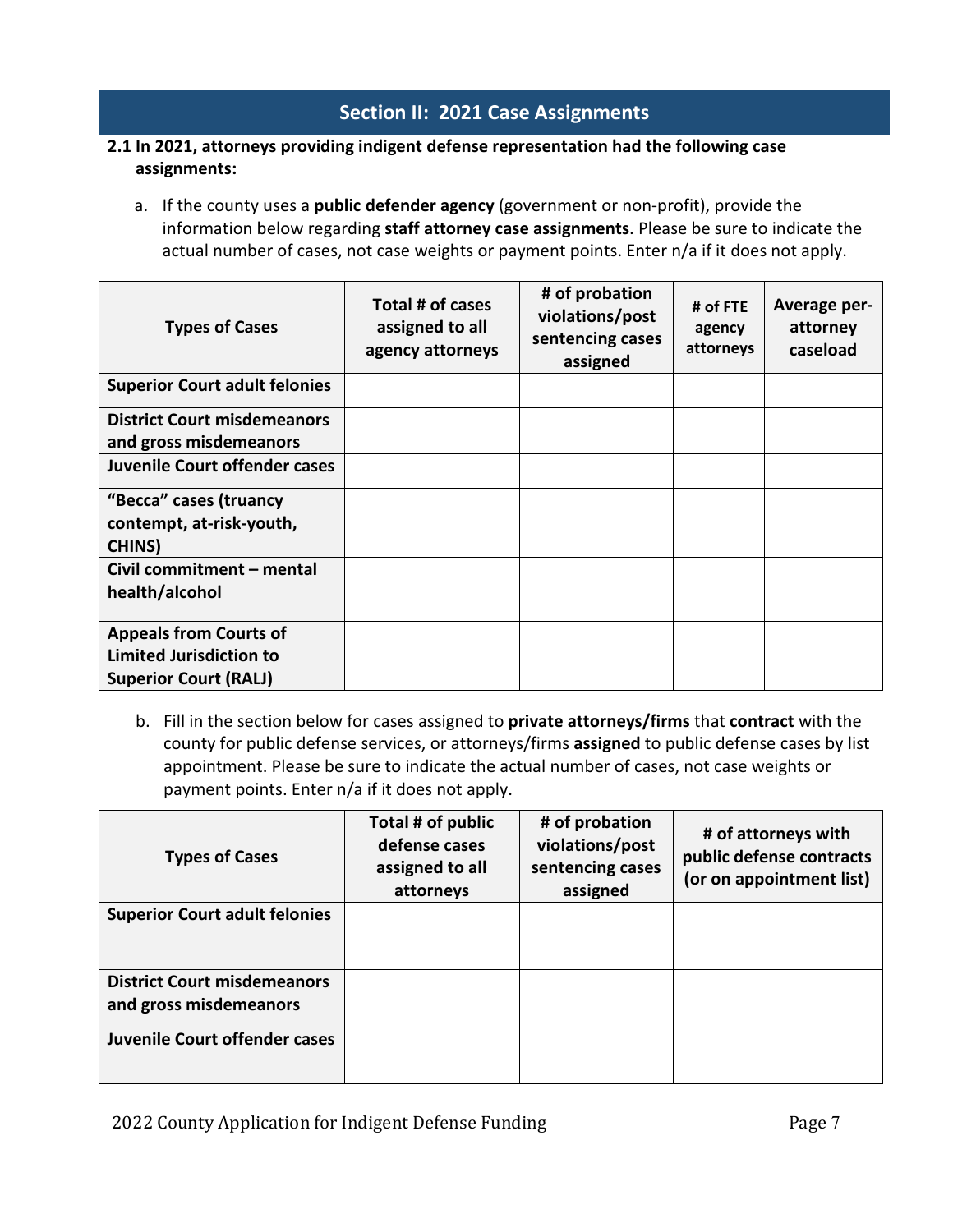| "Becca" cases (truancy         |  |  |
|--------------------------------|--|--|
| contempt, at-risk-youth,       |  |  |
| <b>CHINS</b> )                 |  |  |
| Civil commitment - mental      |  |  |
| health/alcohol                 |  |  |
| <b>Appeals from Courts of</b>  |  |  |
| <b>Limited Jurisdiction to</b> |  |  |
| <b>Superior Court (RALJ)</b>   |  |  |

c. If the county provides public defense services for cities, do the misdemeanors and gross misdemeanors contained in the Tables above include municipal cases?  $\Box$  Yes  $\Box$  No  $\Box$  N/A

| If yes, how many? |  |  |
|-------------------|--|--|
|                   |  |  |

- d. How are case assignments counted when an attorney withdraws from a case before it is completed and later another attorney is appointed? For example, if the appointed attorney withdraws because the defendant has disappeared and a warrant is issued, and later the defendant returns and another attorney is appointed, does the court count two cases?
- **2.2 Does the county use a case-weighting policy as allowed for in Standard 3 of the Standards adopted by the WSBA and the Washington State Supreme Court (CrR 3.1, CrRLJ 3.1 and JuCR 9.2)?** If yes, please attach the county's case-weighting policy. **We are also controlled as a set of the SNO No**
- **2.3 What is the county's method for counting probation violations and other post-sentencing cases?**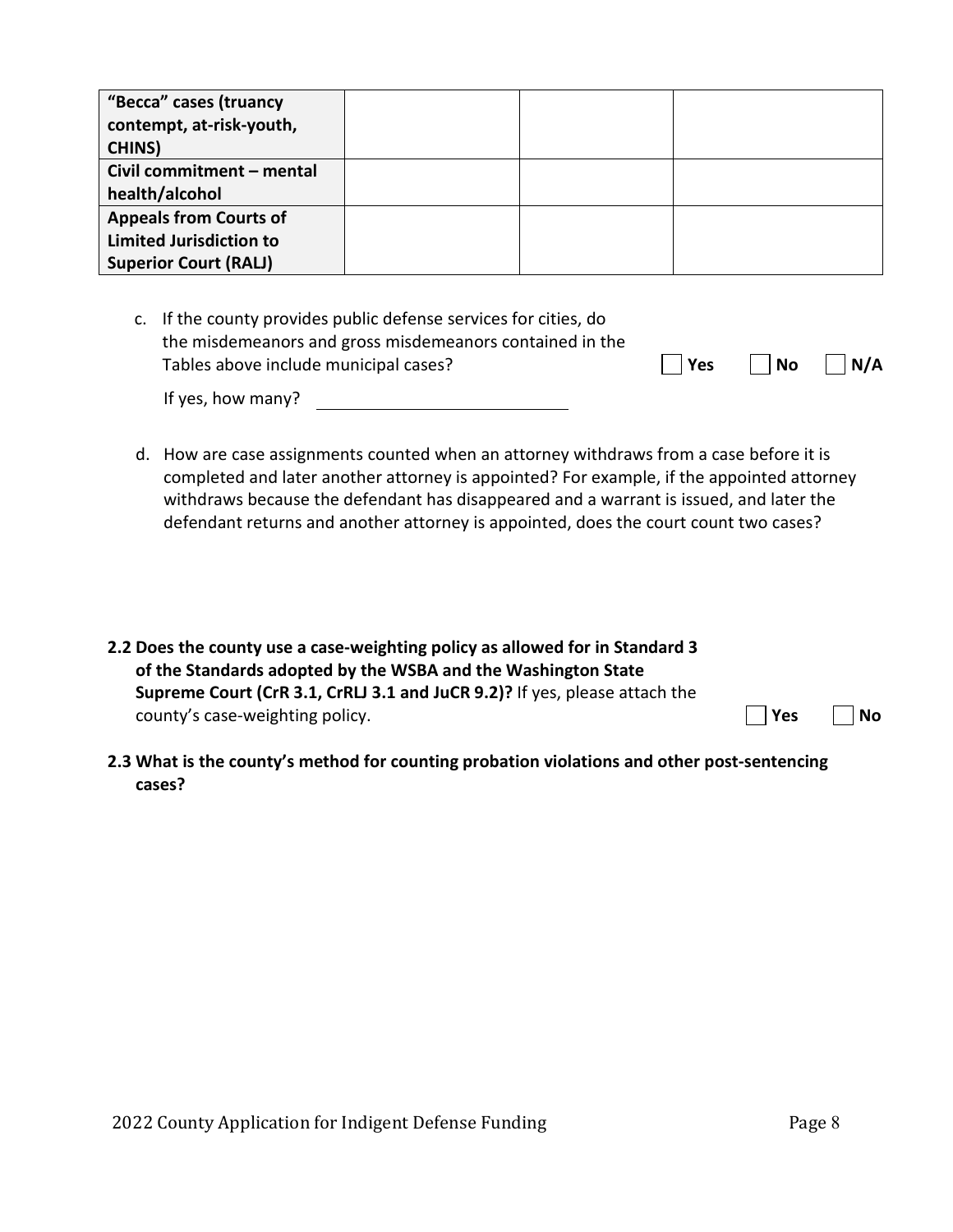## **Section III: Grant Funds**

**3.1 Please indicate in the table below and attach a narrative paragraph explaining how the county uses RCW 10.101 funds in 2022, and how the funds will be used in 2023.** The table below reflects common allowed uses of funds. See the attached policy for an expanded list of allowed and prohibited uses. Note that state funds cannot be used to supplant county funds that were being spent on public defense services prior to the initial disbursement of state funds (2006 for most counties).

| <b>Uses of State Funding:</b>                                                                       | 2022 | 2023 |
|-----------------------------------------------------------------------------------------------------|------|------|
| Creating or expanding a county or regional public defense agency                                    |      |      |
| Providing an attorney coordinator who oversees contracts with<br>attorneys providing public defense |      |      |
| Adding attorneys to reduce public defense caseloads                                                 |      |      |
| Adding investigator services                                                                        |      |      |
| Adding expert services                                                                              |      |      |
| Increasing public defense attorney compensation                                                     |      |      |
| Providing public defense services at preliminary appearance calendars                               |      |      |
| Providing social work services or sentencing mitigation as part of public<br>defense representation |      |      |
| Providing interpreter services for attorney-client interviews and<br>communications                 |      |      |
| Other use - supported by the WSBA Standards for Indigent Defense<br>Services (please explain)       |      |      |
| (Use this space for the narrative paragraph detailed above, or use additional pages if<br>needed)   |      |      |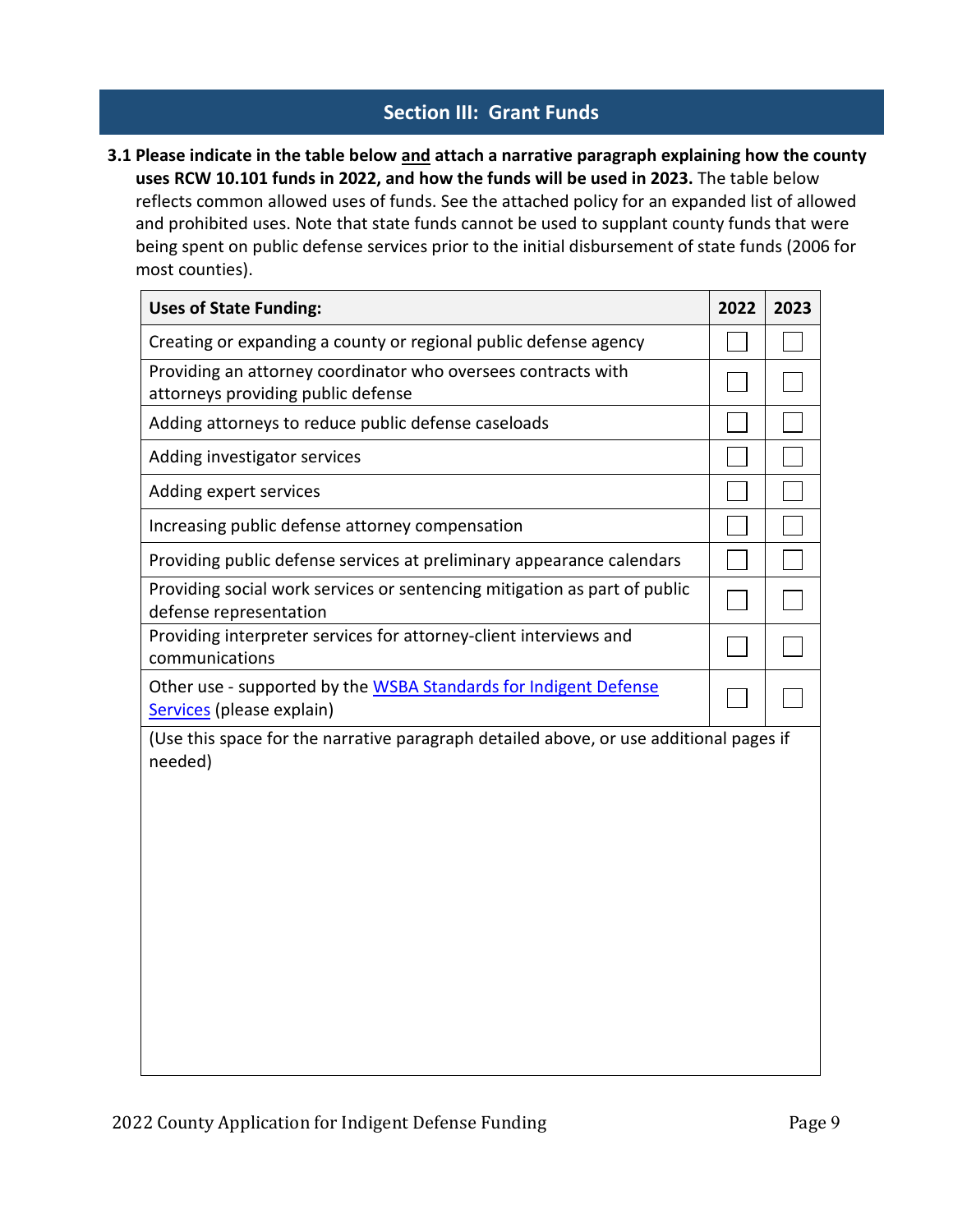| <b>Section IV: Court/County Information</b>                                                                                                                                                                                                                                     |     |    |
|---------------------------------------------------------------------------------------------------------------------------------------------------------------------------------------------------------------------------------------------------------------------------------|-----|----|
| 4.1 In what year did the county last update its public defense<br>standards ordinance as required by <b>RCW 10.101.030</b> ? Please<br>attach the current standards ordinance or relevant section of<br>the county code, or provide a web link if it is posted online.<br>Year: |     |    |
| Web link (if applicable):                                                                                                                                                                                                                                                       |     |    |
| 4.2 Does the District Court or Superior Court offer any adult pre-filing or<br>post-filing diversion programs, including relicensing programs? If yes,<br>please describe the program(s).                                                                                       | Yes | Nο |

**4.3 Please describe the county's indigency screening procedure** [\(RCW 10.101.010 –](http://app.leg.wa.gov/RCW/default.aspx?cite=10.101.010) 020)**, including fees typically charged (if any), and attach any related written county policies and screening documents used in:**

a. Superior Court

b. District Court

c. Juvenile Court

**4.4 If attorney costs are ordered or assessed, is there a standard recoupment amount or does it vary?**

#### **Superior Court**

| <b>Standard Amount:</b>                                 |  |  |
|---------------------------------------------------------|--|--|
| Amount Varies (typical range):                          |  |  |
| Recoupment of attorney costs is rarely or never ordered |  |  |

2022 County Application for Indigent Defense Funding Page 10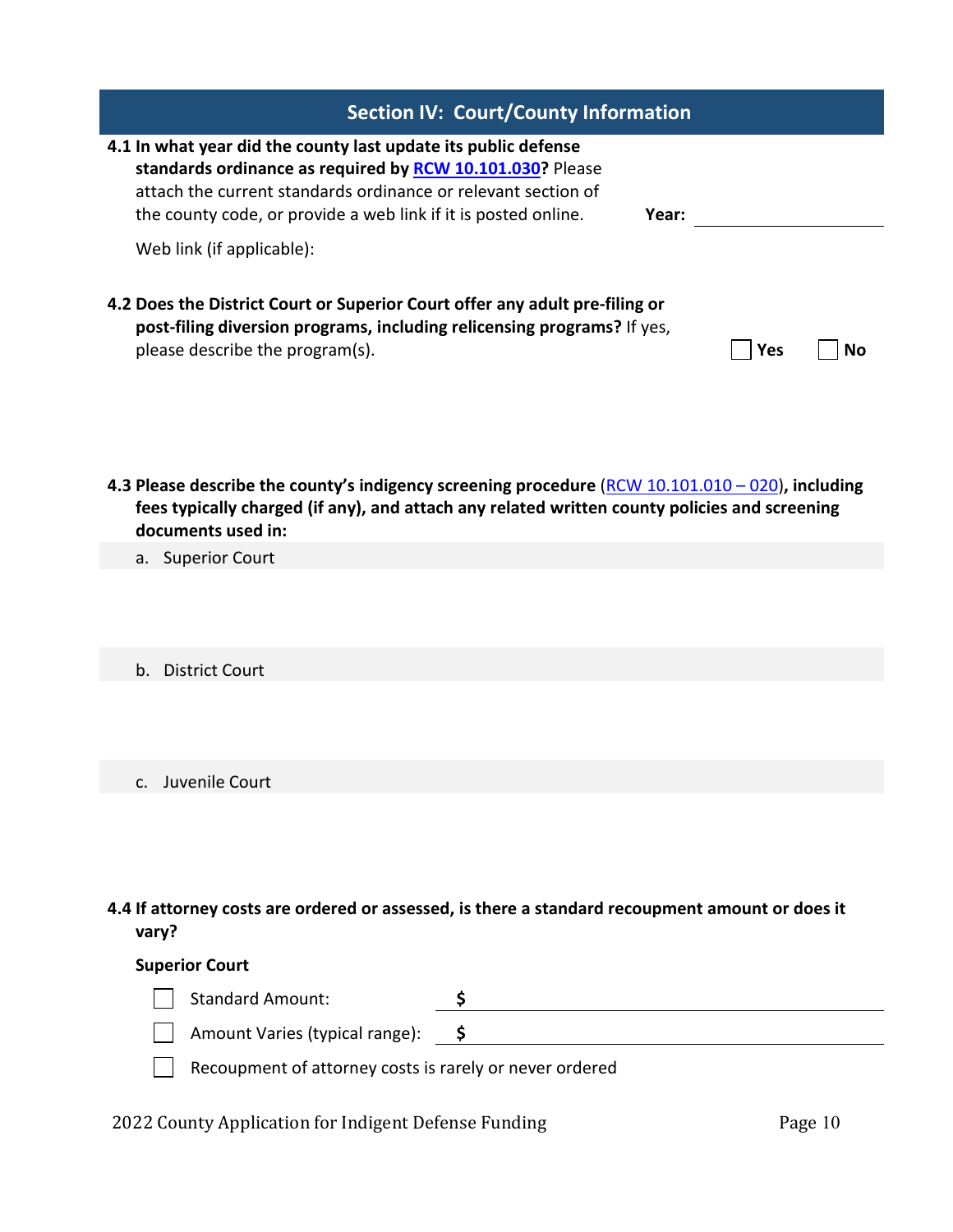## **District Court**

| <b>Standard Amount:</b>                                 |     |
|---------------------------------------------------------|-----|
| Amount Varies (typical range):                          | s s |
| Recoupment of attorney costs is rarely or never ordered |     |
| <b>Juvenile Court</b>                                   |     |
| <b>Standard Amount:</b>                                 |     |
| Amount Varies (typical range):                          | s s |
| Recoupment of attorney costs is rarely or never ordered |     |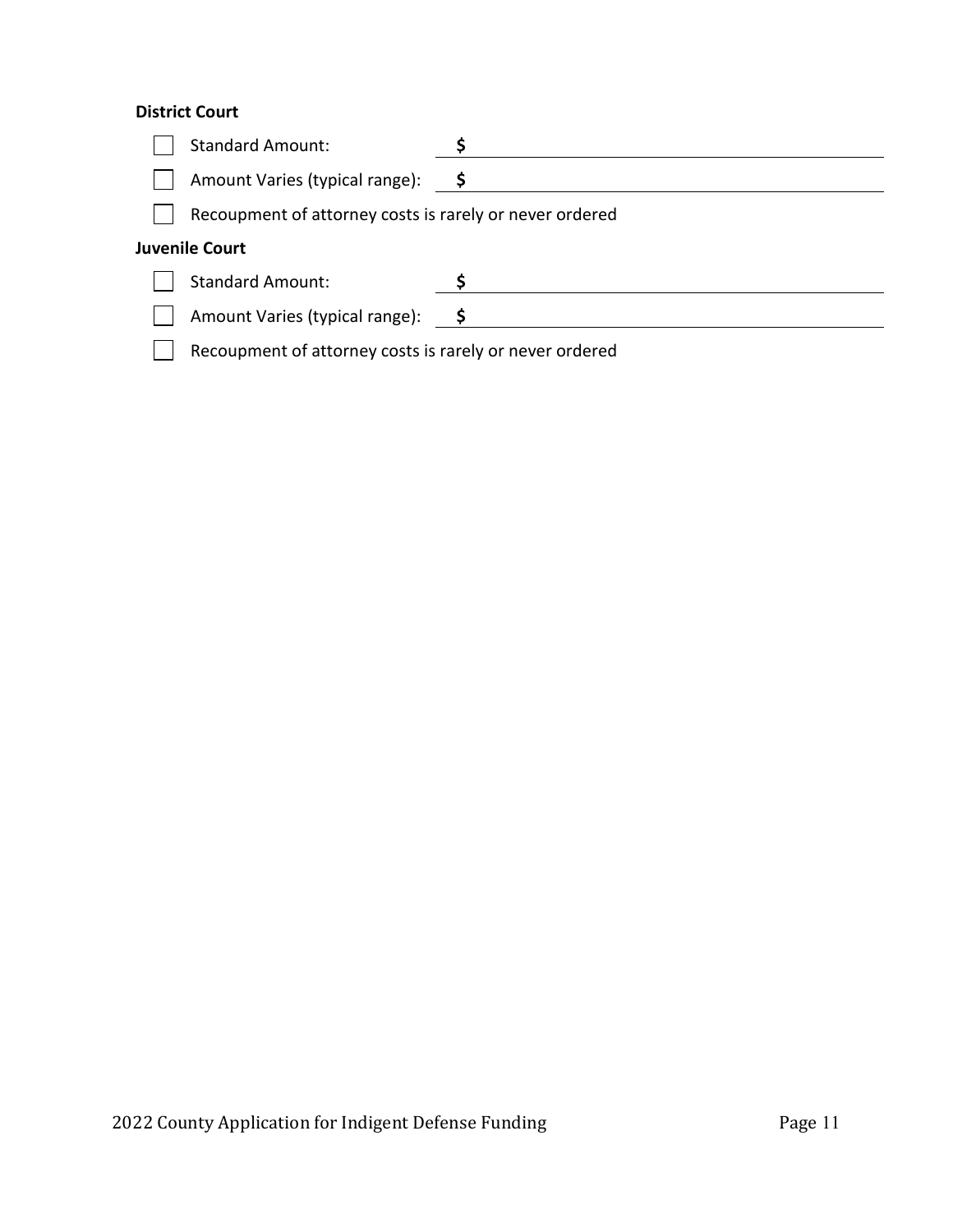## **Section V: Washington State Bar Association Standards for Indigent Defense Services**

*[RCW 10.101.060](http://app.leg.wa.gov/RCW/default.aspx?cite=10.101.060) requires each county that receives state funds to document to the Washington State Office of Public Defense that it is meeting th[e WSBA Standards for Indigent Defense Services,](https://wsba.org/docs/default-source/legal-community/committees/council-on-public-defense/standards-for-indigent-defense-services-approved-by-bog-revised-september-2021.pdf?sfvrsn=b40d17f1_4) or that state funds are being used to make "appreciable, demonstrable improvements in the delivery of public defense services." The following questions address many of the provisions set forth in statute and the WSBA Standards for Indigent Defense Services.*

| <b>Standard One: Compensation</b>                                                                                                                                                                                                           |            |     |
|---------------------------------------------------------------------------------------------------------------------------------------------------------------------------------------------------------------------------------------------|------------|-----|
| 5.1 Do the county's public defense contracts (including sub-contracts and<br>assigned counsel policies) require the attorneys to compensate conflict<br>counsel, investigators or experts?                                                  | <b>Yes</b> | No  |
| If yes, please explain:                                                                                                                                                                                                                     |            |     |
| 5.2 Does the county provide for extra compensation in cases of extraordinary<br>complexity? RCW 10.101.060(1)(a)<br>If no, please explain:                                                                                                  | Yes        | No  |
| 5.3 If representation is provided by attorneys employed by a<br>public defense agency, are job classifications, compensation<br>and benefit levels comparable to local prosecuting attorneys?<br><b>Yes</b><br>If no, please explain:       | No         | N/A |
| 5.4 Are compensation amounts for contracted, sub-contracted, and assigned<br>counsel attorneys sufficient to cover administrative costs such as travel,<br>telephone, technology, office space, supplies, insurance, taxes and<br>training? | Yes        | No  |
| If no, please explain:                                                                                                                                                                                                                      |            |     |

#### **5.5 What is the average compensation rate for contract or assigned counsel in 2022? (Please use additional pages if needed.)**

| <b>Case Type</b>      | <b>Amount</b> | <b>Base Rate</b>          | <b>Additional</b><br>Compensation (e.g.<br>trial days) |
|-----------------------|---------------|---------------------------|--------------------------------------------------------|
| <b>Superior Court</b> |               | $\Box$ Per Hour           |                                                        |
| Adult Felonies-       |               | $\Box$ Per Case           |                                                        |
| Class A, Persistent   |               | $\Box$ Per Month, Average |                                                        |
| Offender              |               | <b>Monthly Caseload:</b>  |                                                        |
|                       |               | Other:                    |                                                        |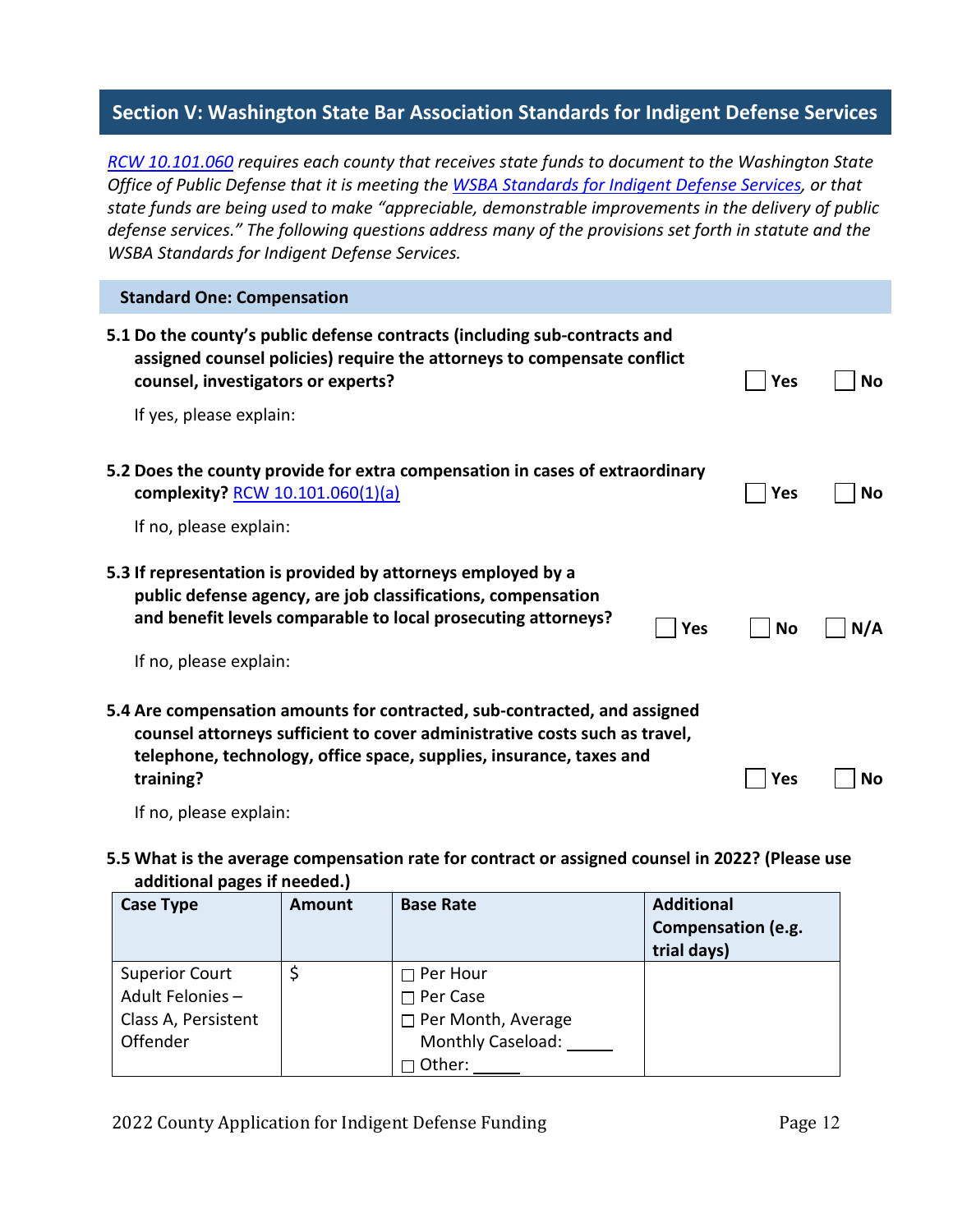| <b>Superior Court</b>    | \$      | $\Box$ Per Hour                 |  |
|--------------------------|---------|---------------------------------|--|
| Adult Felonies-          |         | $\Box$ Per Case                 |  |
| <b>Other Felonies</b>    |         | □ Per Month, Average            |  |
|                          |         | Monthly Caseload:               |  |
|                          |         |                                 |  |
| <b>District Court</b>    | $\zeta$ | $\Box$ Per Hour                 |  |
|                          |         |                                 |  |
| Misdemeanors and         |         | $\Box$ Per Case                 |  |
| Gross                    |         | □ Per Month, Average            |  |
| Misdemeanors             |         | Monthly Caseload: _____         |  |
|                          |         |                                 |  |
| Juvenile Court           | $\zeta$ | $\Box$ Per Hour                 |  |
| <b>Offender Cases</b>    |         | $\Box$ Per Case                 |  |
|                          |         | $\Box$ Per Month, Average       |  |
|                          |         | Monthly Caseload: _____         |  |
|                          |         |                                 |  |
| "Becca" Cases            | $\zeta$ | $\Box$ Per Hour                 |  |
| (Truancy,                |         | $\Box$ Per Case                 |  |
| Contempt, At-Risk-       |         | $\Box$ Per Month, Average       |  |
| Youth, CHINS)            |         | Monthly Caseload: ______        |  |
|                          |         |                                 |  |
| Civil Commitment -       | $\zeta$ | $\Box$ Per Hour                 |  |
| Mental                   |         | $\Box$ Per Case                 |  |
| Health/Alcohol           |         | $\Box$ Per Month, Average       |  |
|                          |         | Monthly Caseload: ______        |  |
|                          |         | □ Other: ______ ____________    |  |
| Appeals from             | \$      | $\Box$ Per Hour                 |  |
| <b>Courts of Limited</b> |         | $\Box$ Per Case                 |  |
| Jurisdiction to          |         | □ Per Month, Average            |  |
| <b>Superior Court</b>    |         | Monthly Caseload: Monthly       |  |
| (RALJ)                   |         | $\Box$ Other: $\_\_\_\_\_\_\_\$ |  |

### **Standard Two: Duties and Responsibilities**

#### **5.6 In the Superior Court are public defense attorneys present and representing defendants at:**

a. In-custody first appearance hearings where bail is addressed (defined in  $CrR$  3.2.1)?  $\Box$  Yes  $\Box$  No

If no, please describe when and how defendants first have access to counsel:

|  | b. Out-of-custody initial or first appearance hearings? |  | $\Box$ Yes $\Box$ No |  |
|--|---------------------------------------------------------|--|----------------------|--|
|  |                                                         |  |                      |  |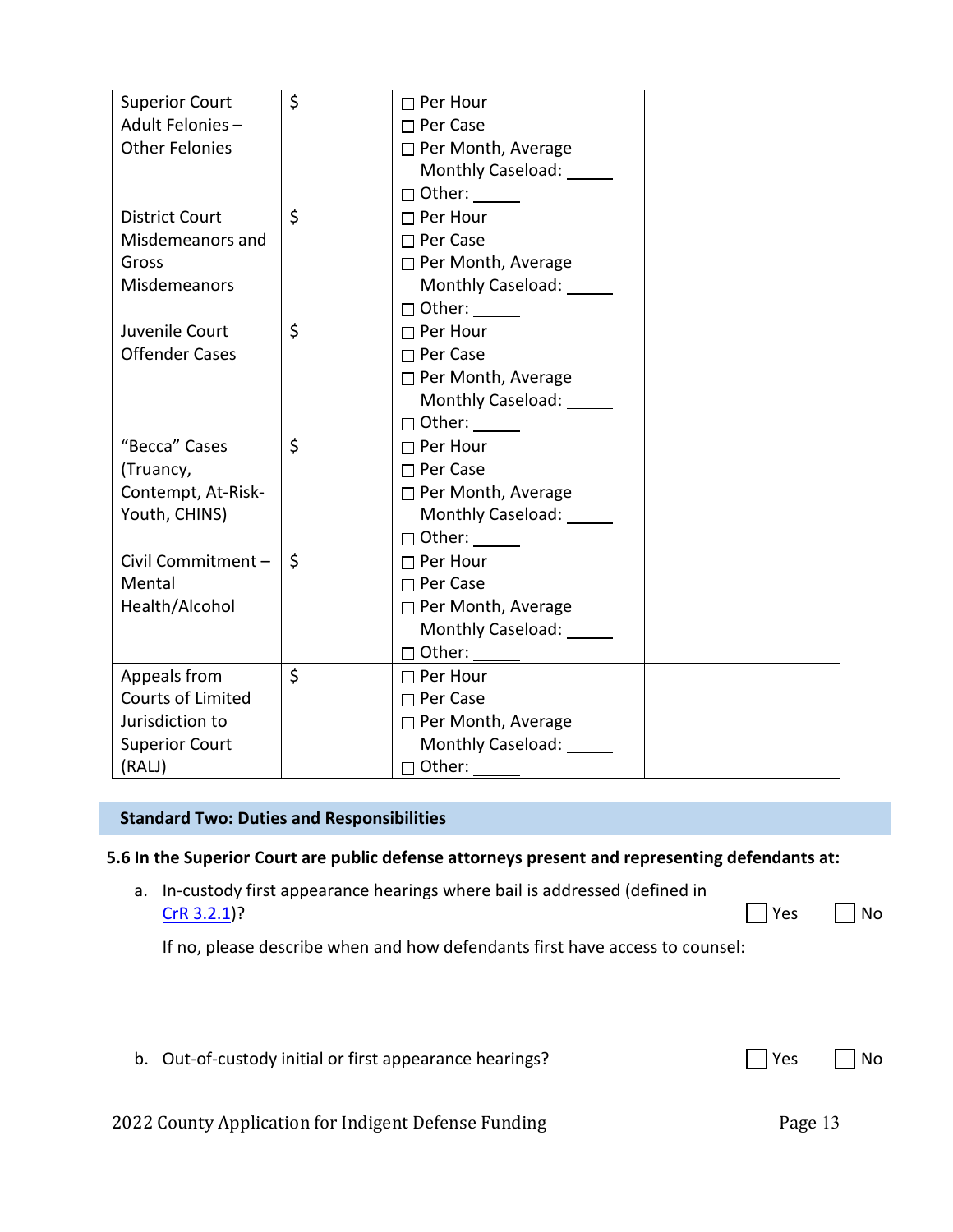|    | If no, please describe when and how defendants first have access to counsel:                                                          |         |    |
|----|---------------------------------------------------------------------------------------------------------------------------------------|---------|----|
|    | c. Are public defense attorneys made available to consult with clients<br>prior to first appearance or arraignment hearings?          | Yes     | No |
|    | 5.7 In juvenile matters are public defense attorneys present and representing juveniles at:                                           |         |    |
|    | a. In-custody first appearance hearings where bail is addressed (as<br>defined in $JuCR$ 7.3 and $JuCR$ 9.2(d))?                      | Yes     | No |
|    | If no, please describe when and how juvenile defendants first have access to counsel:                                                 |         |    |
|    | b. Out-of-custody first appearance hearings?<br>If no, please describe when and how juvenile defendants first have access to counsel: | Yes     | No |
| C. | Are public defense attorneys made available to consult with clients<br>prior to first appearance hearings?                            | Yes     | No |
|    | 5.8 In the District Court are public defense attorneys present and representing defendants at:                                        |         |    |
|    | a. In-custody first appearance hearings where bail is addressed (as<br>defined by CrRLJ 3.2.1)?                                       | Yes     | No |
|    | If no, please describe when and how defendants first have access to counsel:                                                          |         |    |
| b. | Out-of-custody first appearance hearings?<br>If no, please describe when and how defendants first have access to counsel:             | Yes     | No |
|    |                                                                                                                                       |         |    |
| c. | Are public defense attorneys made available to consult with clients<br>prior to first appearance hearings?                            | Yes     | No |
|    | 2022 County Application for Indigent Defense Funding                                                                                  | Page 14 |    |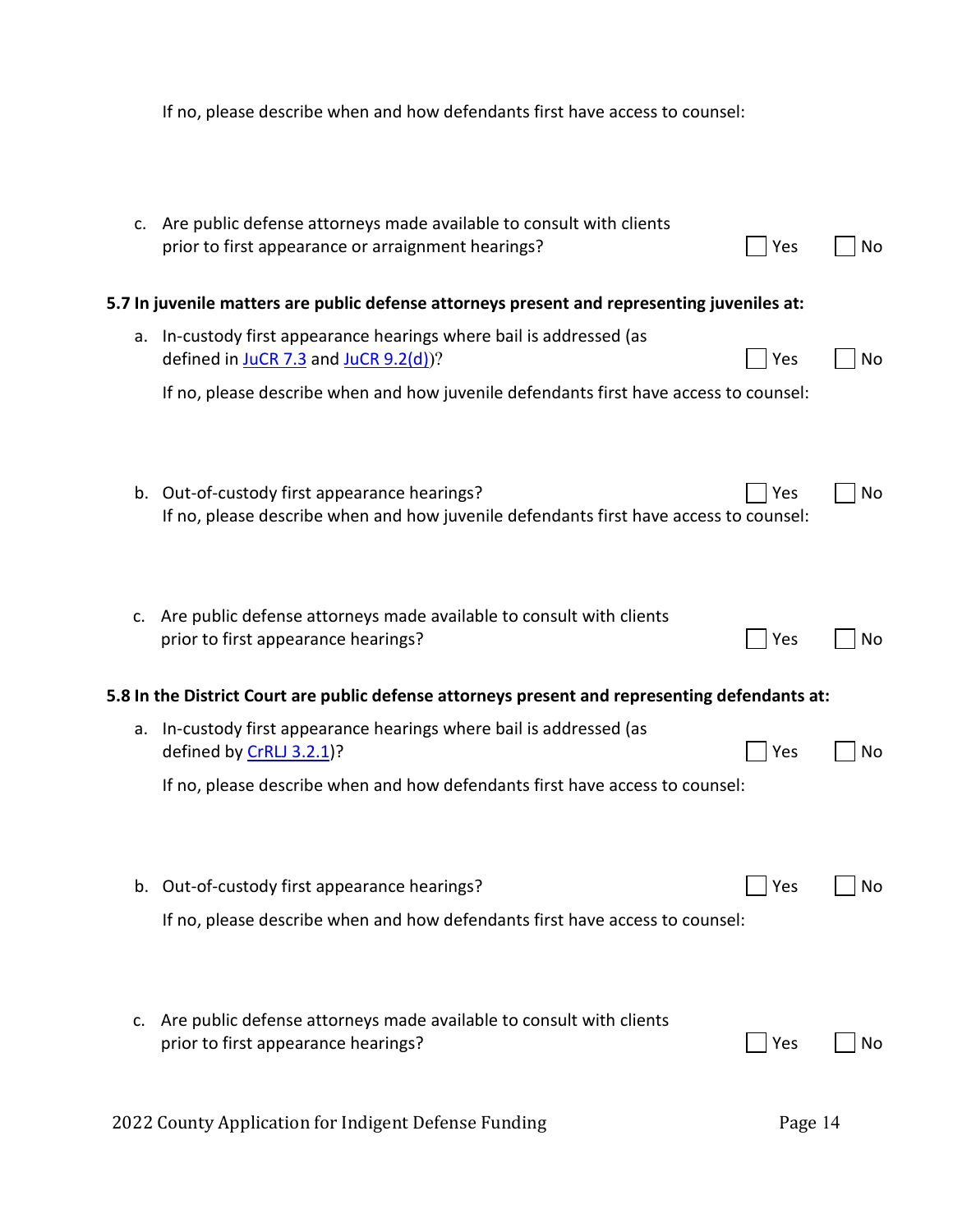| <b>Standard Three: Caseload Limits</b>                                                                                                                                                                                                                             |    |                  |
|--------------------------------------------------------------------------------------------------------------------------------------------------------------------------------------------------------------------------------------------------------------------|----|------------------|
| 5.9 Do the county's public defense contracts (and subcontracts, if applicable)<br>specify the types of cases for which representation shall be provided and<br>the maximum number of cases each attorney shall be expected to<br>handle?<br>If no, please explain: |    | <b>Yes</b><br>No |
| Are the attorneys' full caseloads (including private<br>5.10<br>cases and public defense cases from other jurisdictions)<br>within the limits set by the Washington Supreme Court?<br>Yes<br>If yes was not selected, please explain:                              | No | <b>Not sure</b>  |
| <b>Standard Four: Responsibility for Expert Witnesses</b>                                                                                                                                                                                                          |    |                  |
| Does the county identify funds specifically for the purpose of paying<br>5.11<br>defense experts? RCW 10.101.060(1)(a)                                                                                                                                             |    | <b>Yes</b><br>No |
| If no, please explain:                                                                                                                                                                                                                                             |    |                  |
| In 2021 did the public defense attorneys use expert witnesses?<br>5.12                                                                                                                                                                                             |    |                  |
| <b>Superior Court felonies:</b><br><b>Yes</b><br><b>No</b>                                                                                                                                                                                                         |    |                  |
| <b>District Court cases:</b><br><b>Yes</b><br><b>No</b>                                                                                                                                                                                                            |    |                  |
| <b>Juvenile Offender cases:</b><br><b>Yes</b><br><b>No</b>                                                                                                                                                                                                         |    |                  |
| If no, please explain:                                                                                                                                                                                                                                             |    |                  |
| <b>Standard Five: Administrative Costs</b>                                                                                                                                                                                                                         |    |                  |
| Do all county public defense attorneys (including contracted, sub-<br>5.13<br>contracted and assigned counsel attorneys) have offices or access to<br>private meeting space to accommodate confidential meetings with<br>clients?<br>If no, please explain:        |    | <b>Yes</b><br>No |
| If your county has a public defense agency (government or<br>5.14<br>non-profit), is there a ratio of one full-time supervisor for<br>every ten full-time staff attorneys?<br><b>Yes</b><br>If no, please explain:                                                 |    | <b>No</b><br>N/A |
|                                                                                                                                                                                                                                                                    |    |                  |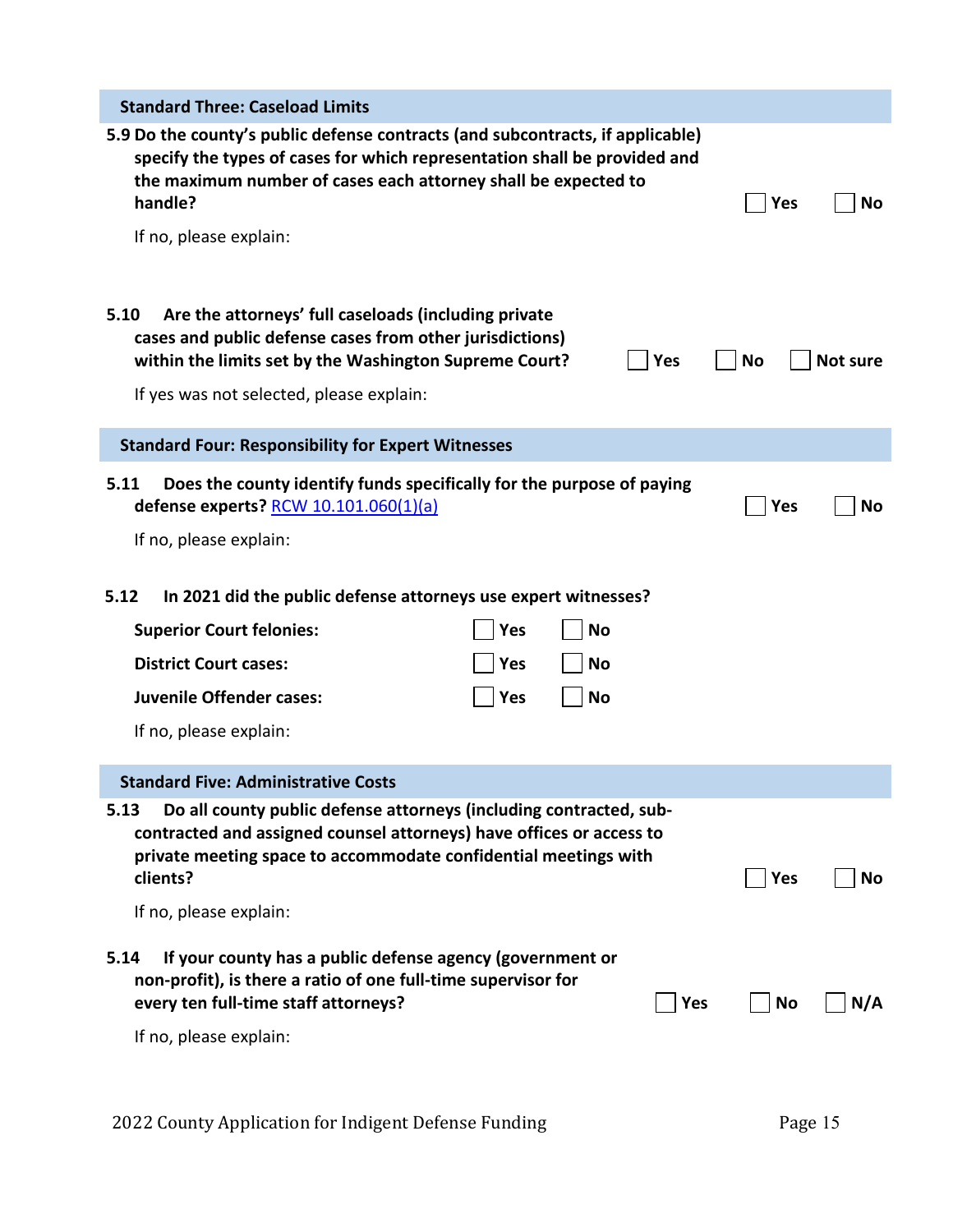| Does your county have written criteria for the monitoring and<br>5.15<br>evaluation of attorney performance?                   |            |    | Yes | No |
|--------------------------------------------------------------------------------------------------------------------------------|------------|----|-----|----|
| If no, please explain how monitoring and evaluation is conducted:                                                              |            |    |     |    |
| If yes, please attach a copy.                                                                                                  |            |    |     |    |
| <b>Standards Six and Seven: Investigators and Support Services</b>                                                             |            |    |     |    |
| Does the county identify funds specifically for the purpose of paying<br>5.16<br>defense investigators? RCW $10.101.060(1)(a)$ |            |    | Yes | No |
| If no, please explain:                                                                                                         |            |    |     |    |
| 5.17<br>In 2021 did the public defense attorneys use investigative services?                                                   |            |    |     |    |
| <b>Superior Court felonies:</b>                                                                                                | <b>Yes</b> | No |     |    |
| <b>District Court cases:</b>                                                                                                   | <b>Yes</b> | No |     |    |
| Juvenile Offender cases:                                                                                                       | <b>Yes</b> | No |     |    |

- If no, please explain:
- **5.18 How do public defense attorneys access investigator services? Please describe the steps that attorneys (agency employees and contract/assigned counsel) must take to access these services.**

**5.19 Are all public defense attorneys (employees, contractors and assigned counsel) permitted to request additional funds in specific cases for the below-listed professional services?**

| Legal assistants:                         | Yes         | No                 |
|-------------------------------------------|-------------|--------------------|
| <b>Social Worker, Mitigation Experts:</b> | $\vert$ Yes | No                 |
| <b>Mental Health Professionals:</b>       | $\vert$ Yes | $\vert$ $\vert$ No |
| Interpreters for out-of-court meetings:   | $\vert$ Yes | $\vert$ $\vert$ No |
|                                           |             |                    |

**Describe the request process:**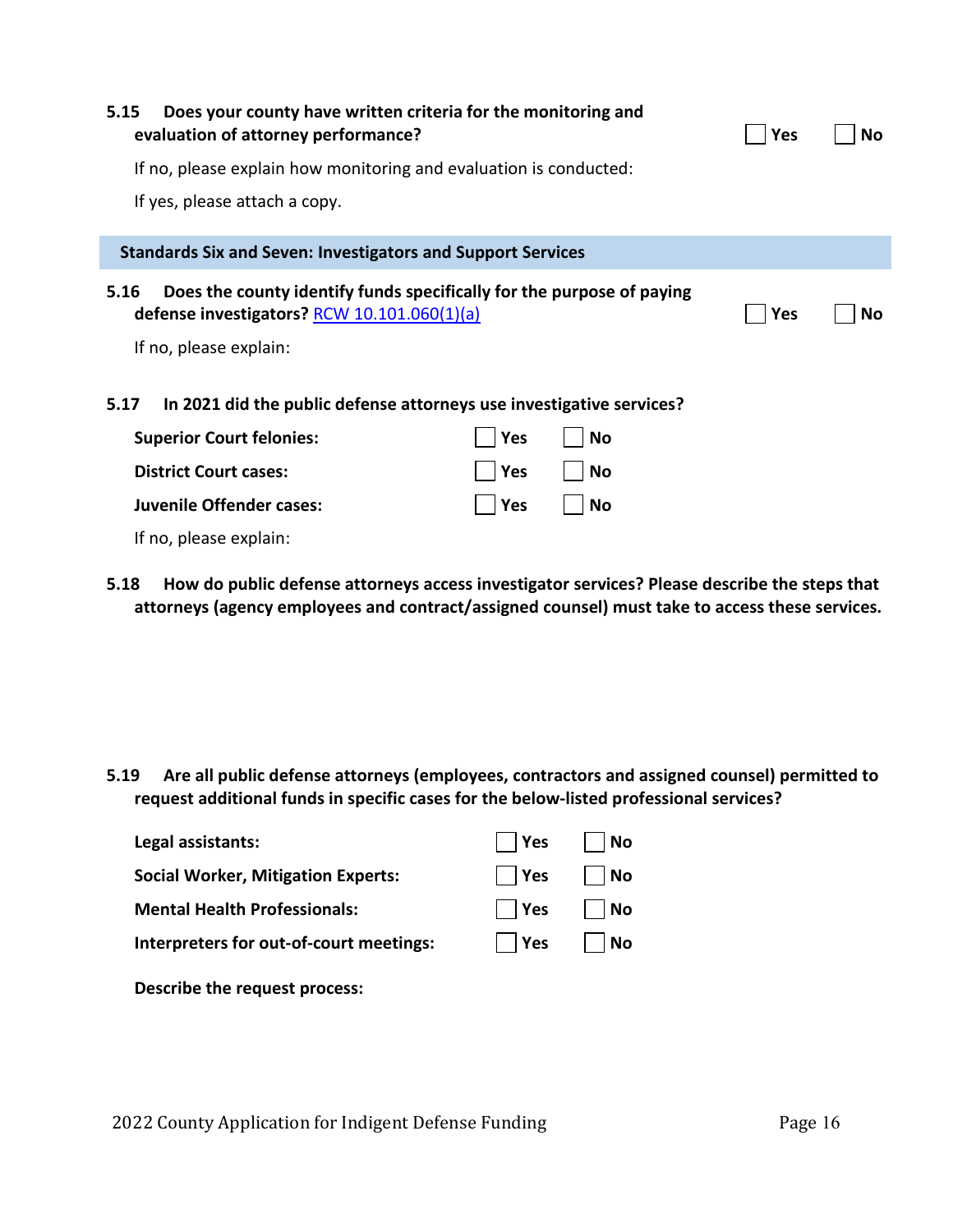|      | <b>Standard Eight: Reports of Attorney Activity</b>                                                                                                                                                |                       |           |
|------|----------------------------------------------------------------------------------------------------------------------------------------------------------------------------------------------------|-----------------------|-----------|
| 5.20 | Do the attorneys maintain a case reporting and case management<br>system?                                                                                                                          | Yes                   | No        |
|      | If yes, do the attorneys report the following to the county?                                                                                                                                       |                       |           |
|      | a. Number and type of cases?                                                                                                                                                                       | Yes                   | No        |
|      | b. Attorney hours?                                                                                                                                                                                 | Yes                   | No        |
| c.   | Dispositions?                                                                                                                                                                                      | Yes                   | <b>No</b> |
|      | d. Trials?                                                                                                                                                                                         | Yes                   | No        |
|      | Please describe any other reported data:                                                                                                                                                           |                       |           |
|      |                                                                                                                                                                                                    |                       |           |
|      | If available, please attach a template or sample report.                                                                                                                                           |                       |           |
|      | <b>Standard Nine: Training</b>                                                                                                                                                                     |                       |           |
| 5.21 | Does the county require attorneys to attend seven hours of training<br>related to criminal defense each calendar year? RCW 10.101.050<br>If no, please explain: (See attached OPD Training Policy) | <b>Yes</b>            | No        |
|      | Standards Ten and Eleven: Supervision, Monitoring and Evaluation of Attorneys                                                                                                                      |                       |           |
| 5.22 | Who maintains the Certifications of Compliance with the Supreme Court Standards for<br>Indigent Defense filed in your county's courts? CrR 3.1(d)(4), CrRLJ 3.1(d)(4), JuCR 9.2(d)(1)              |                       |           |
| 5.23 | How are Certifications made available for public review?<br>Has someone from the county verified that all attorneys that provide                                                                   |                       |           |
|      | public defense representation in your county filed Certifications for the<br>first and second quarters of 2022?<br>2022 County Application for Indigent Defense Funding                            | <b>Yes</b><br>Page 17 | <b>No</b> |
|      |                                                                                                                                                                                                    |                       |           |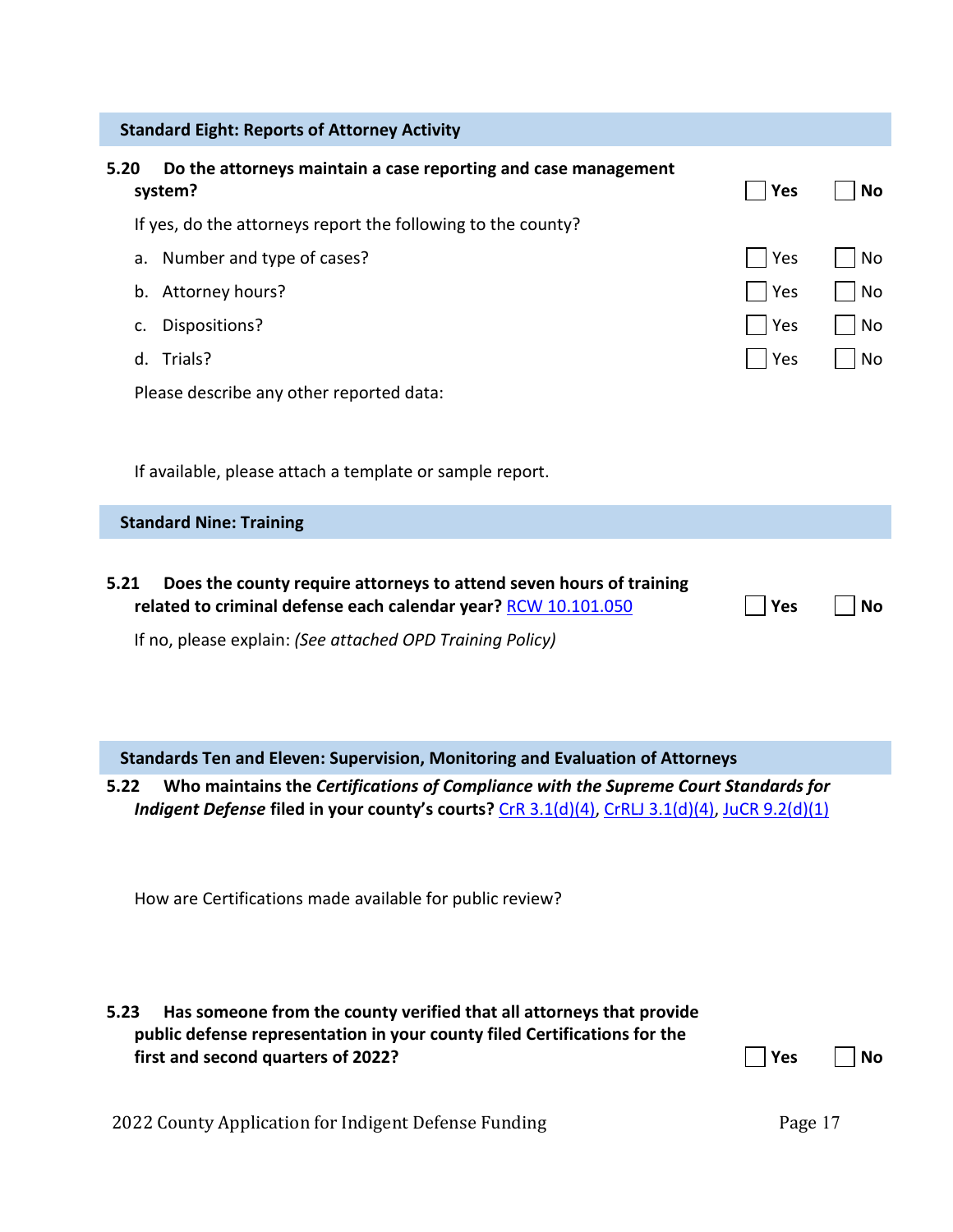\*Please provide copies of all Certifications filed by contract/assigned counsel attorneys for the 2nd Quarter of 2022. (It is not necessary to provide Certifications of staff attorneys employed at county or non-profit public defense agencies.)

#### **Standard Twelve: Substitution of Counsel**

- **5.24 Do any of the contracted or assigned counsel public defense attorneys sub-contract with another firm or attorney to provide representation?** | | Yes | | No If yes, please describe any practices put in place by the county to ensure that subcontracted attorneys meet professional standards as required by RPC  $1.8(m)(1)$ :
- **5.25 Please describe the procedure for providing continued representation of existing clients after a contract has been terminated:**

#### **Standard Thirteen: Limitations on Private Practice**

| 5.26 | Does the county require contract public defense attorneys to report all   |            |           |
|------|---------------------------------------------------------------------------|------------|-----------|
|      | of their public defense contracts and "hours billed for nonpublic defense |            |           |
|      | legal servicesincluding number and types of private cases?"               | $\Box$ Yes | $\Box$ No |

|  |  |  | If no, please explain: (See attached OPD Time Reporting Policy and RCW 10.101.050.) |
|--|--|--|-------------------------------------------------------------------------------------|
|--|--|--|-------------------------------------------------------------------------------------|

| <b>Standard Fourteen: Qualifications of Attorneys</b>                                                                                                                                                                                       |     |    |
|---------------------------------------------------------------------------------------------------------------------------------------------------------------------------------------------------------------------------------------------|-----|----|
| Do all attorneys providing public defense services in the county meet<br>5.27<br>the qualification requirements as identified in Standard Fourteen of the<br><b>WSBA Standards for Indigent Defense Services?</b><br>If no, please explain: | Yes | Nο |

#### **Standard Fifteen: Disposition of Client Complaints**

**5.28 Who does the county designate to receive and investigate complaints about public defense services?** Please provide the name and contact information for the person/office.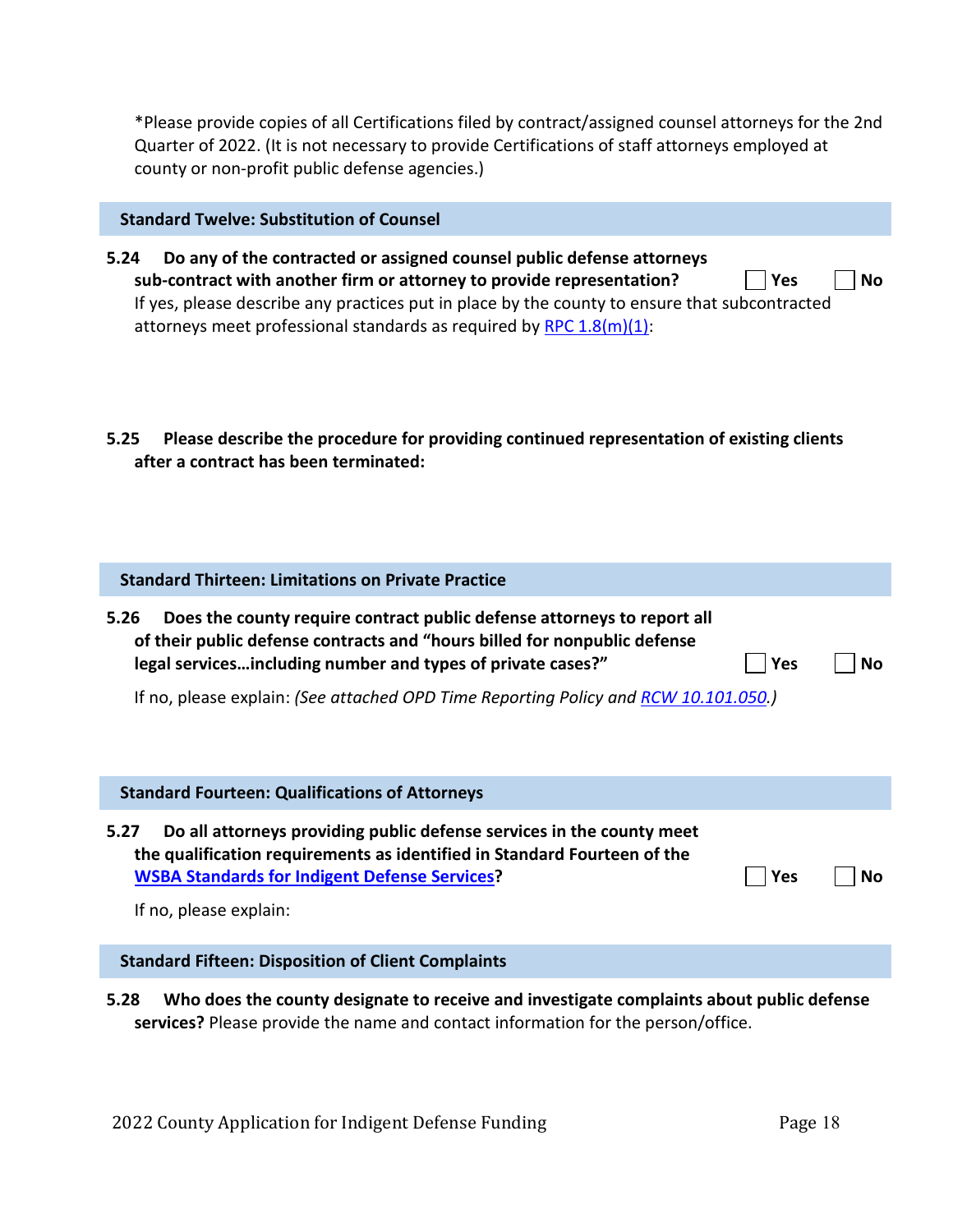**5.29 How are indigent defendants notified of the county's complaint policy and procedure?** Please provide a copy of the county's complaint procedure, complaint form, or any other relevant documentation.

|      | Standards Sixteen, Seventeen, Eighteen and Nineteen: Termination/Removal, Non-Discrimination,<br>Guidelines for Awarding Defense Contracts, and Independence and Oversight                                       |            |           |
|------|------------------------------------------------------------------------------------------------------------------------------------------------------------------------------------------------------------------|------------|-----------|
| 5.30 | Does your county experience challenges in recruiting and/or retaining<br>a sufficient pool of defense attorneys?                                                                                                 | <b>Yes</b> | <b>No</b> |
|      | If yes, please describe:                                                                                                                                                                                         |            |           |
| 5.31 | Do the contracts (and/or assigned counsel policies) for public defense<br>attorneys include non-discrimination clauses?                                                                                          | <b>Yes</b> | No        |
|      | If no, please explain:                                                                                                                                                                                           |            |           |
| 5.32 | Are county judges, judicial staff, county prosecutors, or law<br>enforcement officers involved in the selection of public defense<br>attorneys? WSBA Indigent Defense Services Standard 19 and RCW<br>10.101.040 | <b>Yes</b> | Nο        |
|      | If yes, please describe:                                                                                                                                                                                         |            |           |

- **5.33 Briefly describe the process and criteria used for selecting contract and/or assigned counsel public defense attorneys:**
- **5.34 Who in the county is responsible for overseeing contract attorneys, sub-contract attorneys and assigned counsel attorneys? What is their title/position?**
- **5.35 Apart from filing certification forms, how is the county monitoring contract and assigned counsel attorney compliance with the Supreme Court Standards for Indigent Defense, the WSBA Standards for Indigent Defense Services, local public defense standards, and other contract requirements (e.g. caseloads, case-related qualifications, scope of representation, scope of work)?**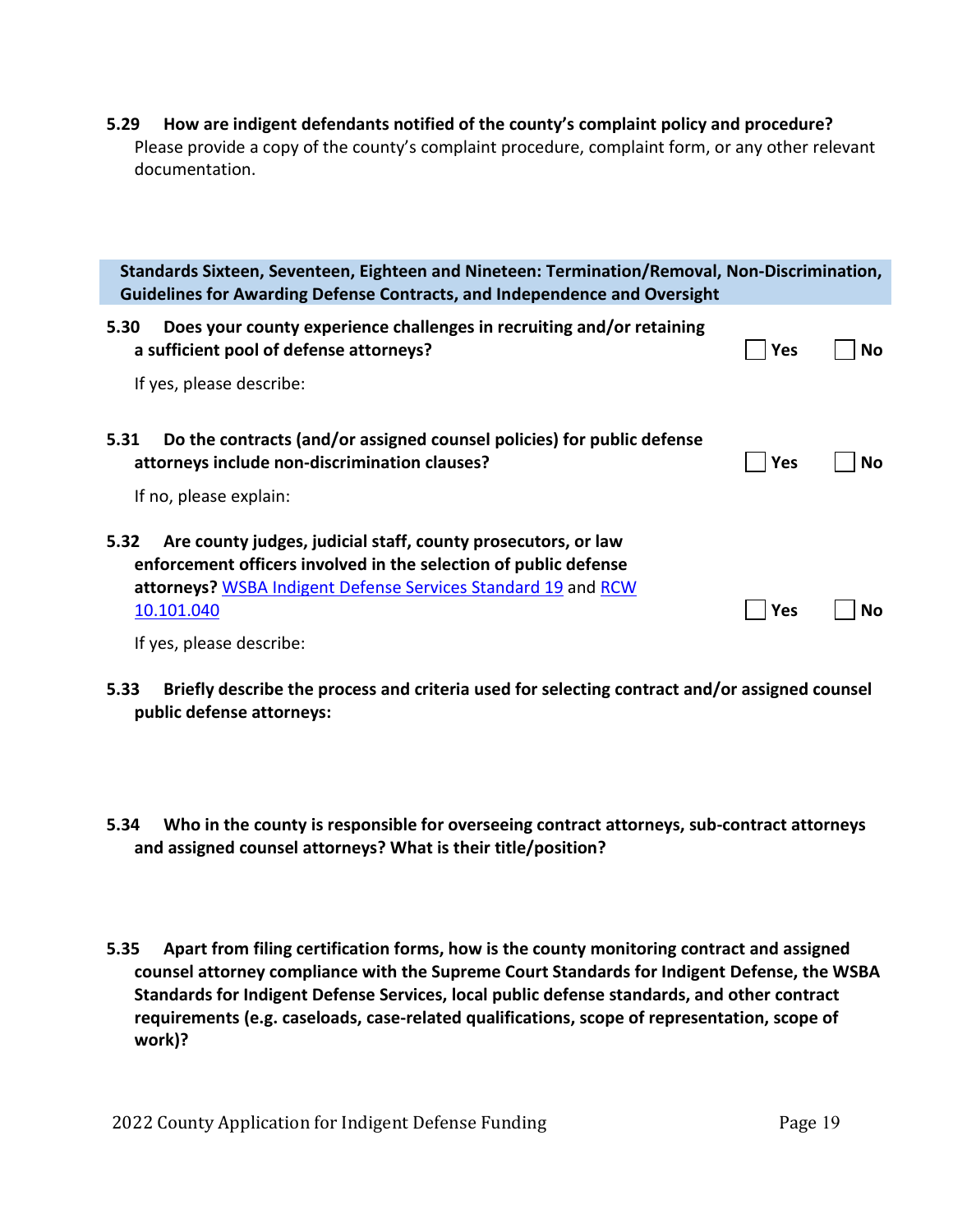| 5.36                          | Does your county public defense system include Rule 9 interns, and/or |                      |  |
|-------------------------------|-----------------------------------------------------------------------|----------------------|--|
| collaborate with law schools? |                                                                       | $\Box$ Yes $\Box$ No |  |
|                               | If yes, please describe:                                              |                      |  |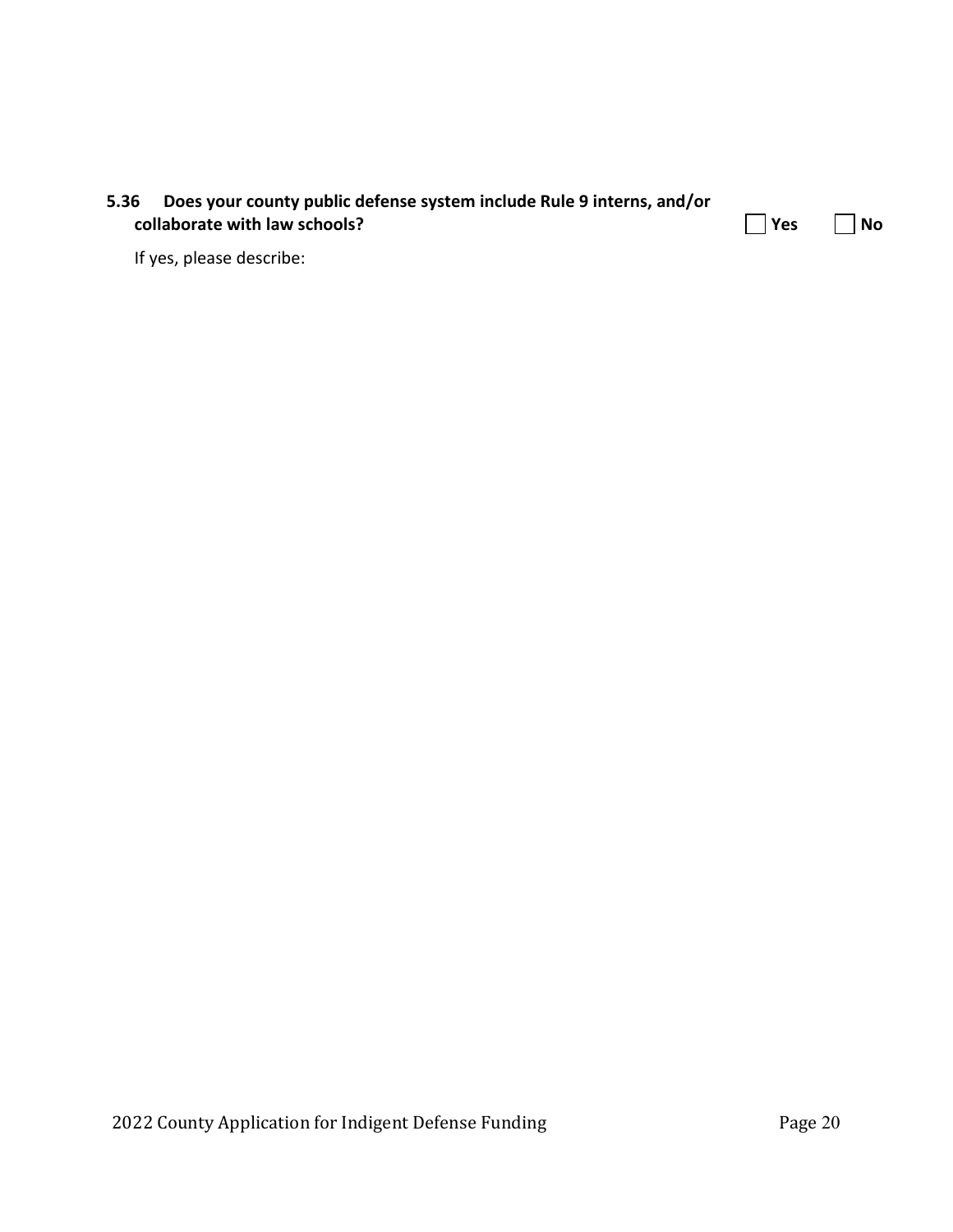### **Section VI: Improvements to and Challenges with Public Defense**

**6.1 In recent years, what have been some specific budgetary, administrative, policy or other changes that have improved county public defense services?**

**6.2 In recent years, what have been some challenges to delivering county public defense services? Have those challenges been resolved? Please explain.**

**6.3 Are the public defense attorneys (employee/contractor/assigned counsel) in your county currently experiencing a backlog or higher-than-usual level of pending cases resulting from the COVID-19 pandemic court closures and jury trial suspensions? If so, what are the county's plans for addressing the pending workload?**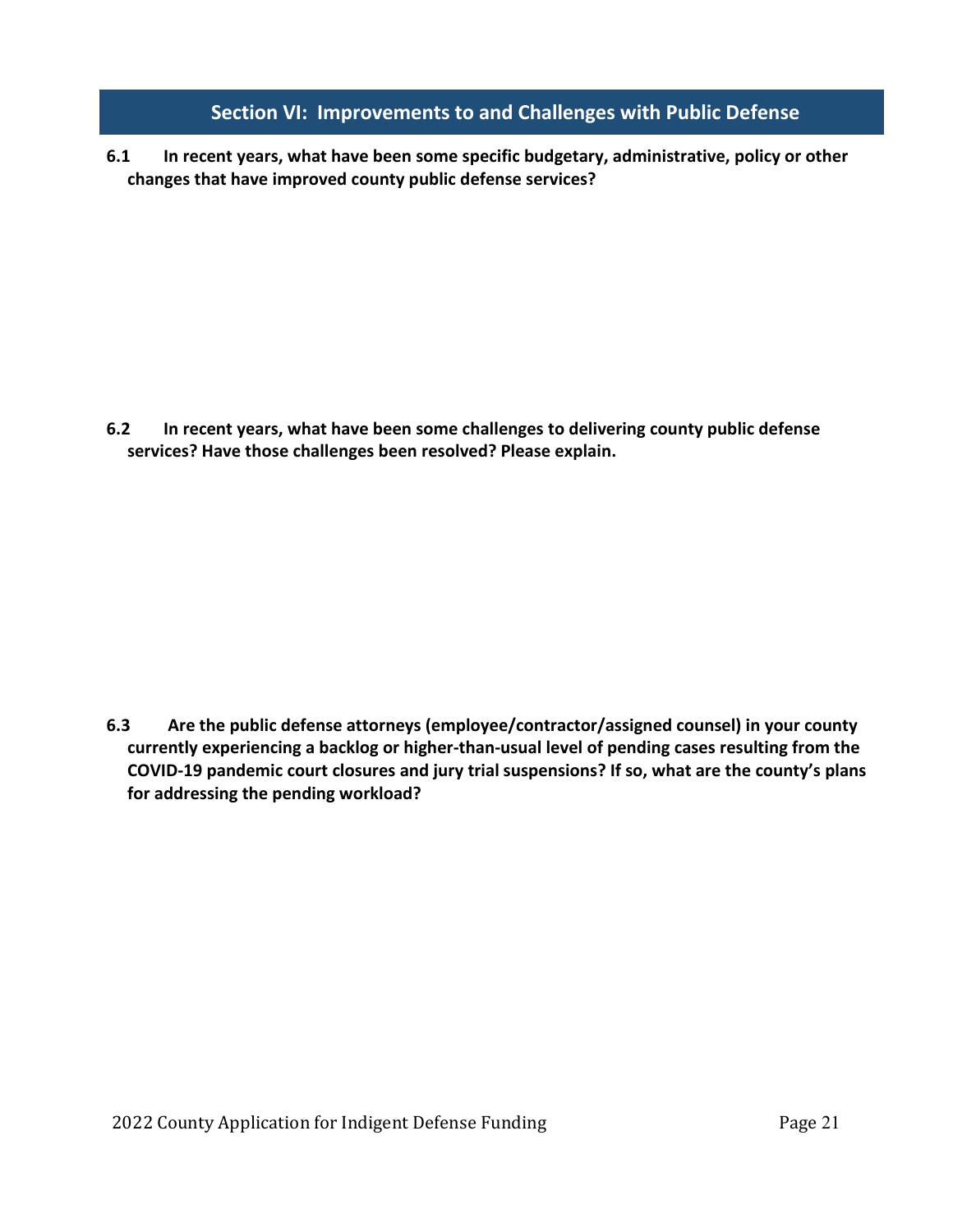### **Section VII: Attachments and Tables**

- **7.1 If the county has public defense contracts, complete the Table of Public Defense Contracts (see Table I on next page), and provide a copy of each current contract in alphabetical order by attorney name.** Please include contracts between attorneys and county, as well as any attorney subcontracts (if applicable). Failure to provide current contracts could result in an incomplete application [\(RCW 10.101.050\)](http://app.leg.wa.gov/RCW/default.aspx?cite=10.101.050).
- **7.2 If the county appoints public defense attorneys from a list, provide the name of each attorney and the compensation rate in the Table of List-Appointed Public Defense Attorneys (see Table II).**
- **7.3 If available and applicable, provide an organizational chart of the county public defense agency/agencies or non-profit public defense agency.**
- **7.4 If the county has a public defense agency, or contracts with a non-profit public defense agency, complete Table III to indicate the number of FTEs within each job category.**
- **7.5 Please include the following items with the county's application. Failure to include any of the required items could result in an incomplete application.**

| Case-weighting policy, if applicable (see question 2.2)                                                                                 |
|-----------------------------------------------------------------------------------------------------------------------------------------|
| Narrative detailing county's proposed use for state funding (see question 3.1)                                                          |
| County's public defense standards (see question 4.1)                                                                                    |
| Indigency screening forms and related documents (see question 4.3)                                                                      |
| Written criteria for monitoring and evaluating attorney performance (see question 5.15)                                                 |
| Sample template or report for monthly or quarterly attorney activity, if applicable (see<br>question 5.20)                              |
| $\vert$ 2 <sup>nd</sup> Quarter 2022 Certifications filed (see question 5.23)                                                           |
| Complaint procedure, forms or other relevant documentation (see question 5.29)                                                          |
| Policy/Procedures for monitoring attorney performance under the county's public<br>defense contracts, if applicable (see question 5.35) |
| Currently effective public defense contracts (see question 7.1)                                                                         |
| Organizational chart of the county public defense agency/agencies or non-profit public<br>defense agency <i>(see question 7.3)</i>      |
| Other relevant information (applicant's discretion)                                                                                     |
|                                                                                                                                         |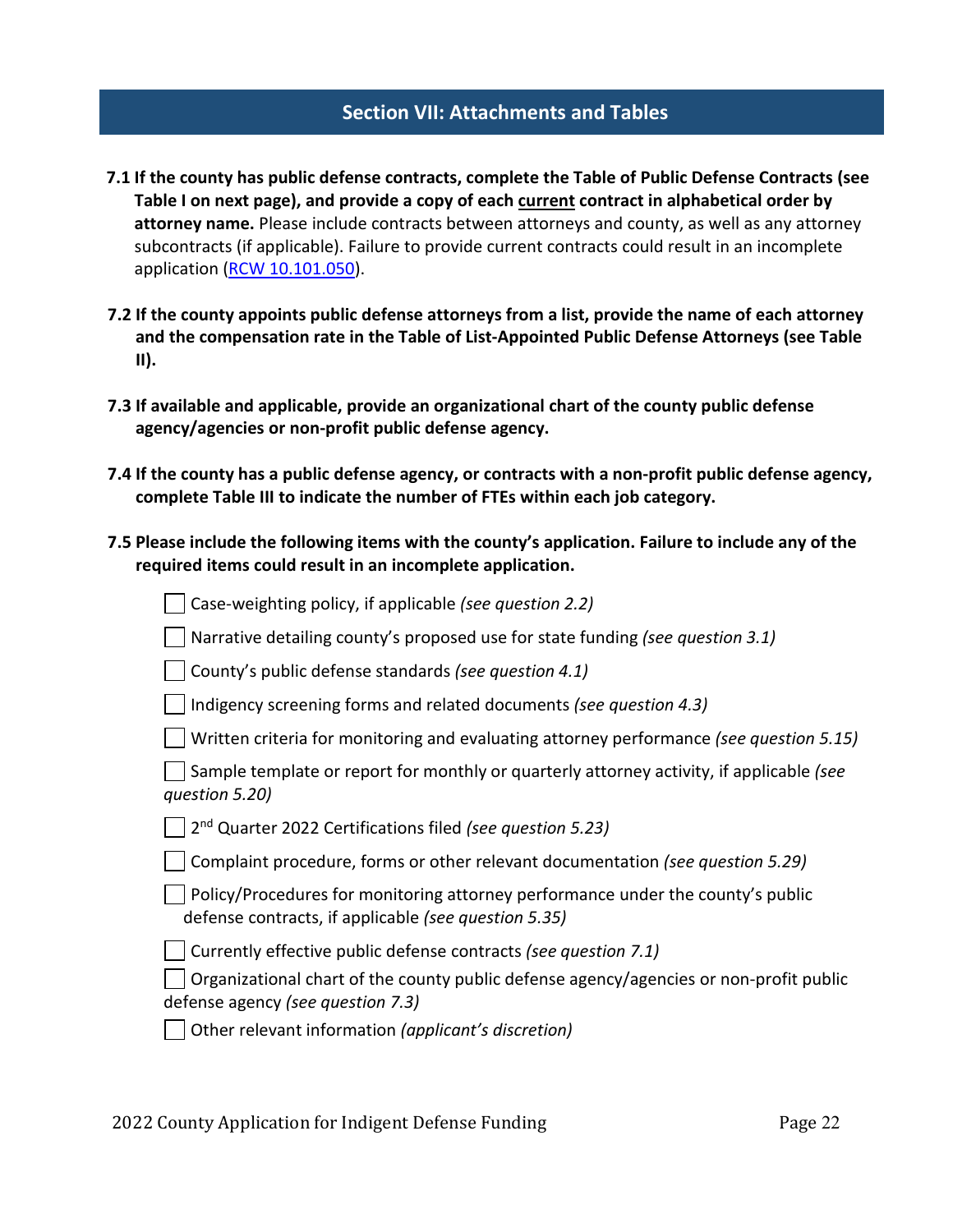## **Declaration**

*I declare under penalty of perjury under the laws of the State of Washington that the foregoing information is true and correct.*

| Signature           |              | Date         |  |
|---------------------|--------------|--------------|--|
| <b>Printed Name</b> | <b>Title</b> | <b>Place</b> |  |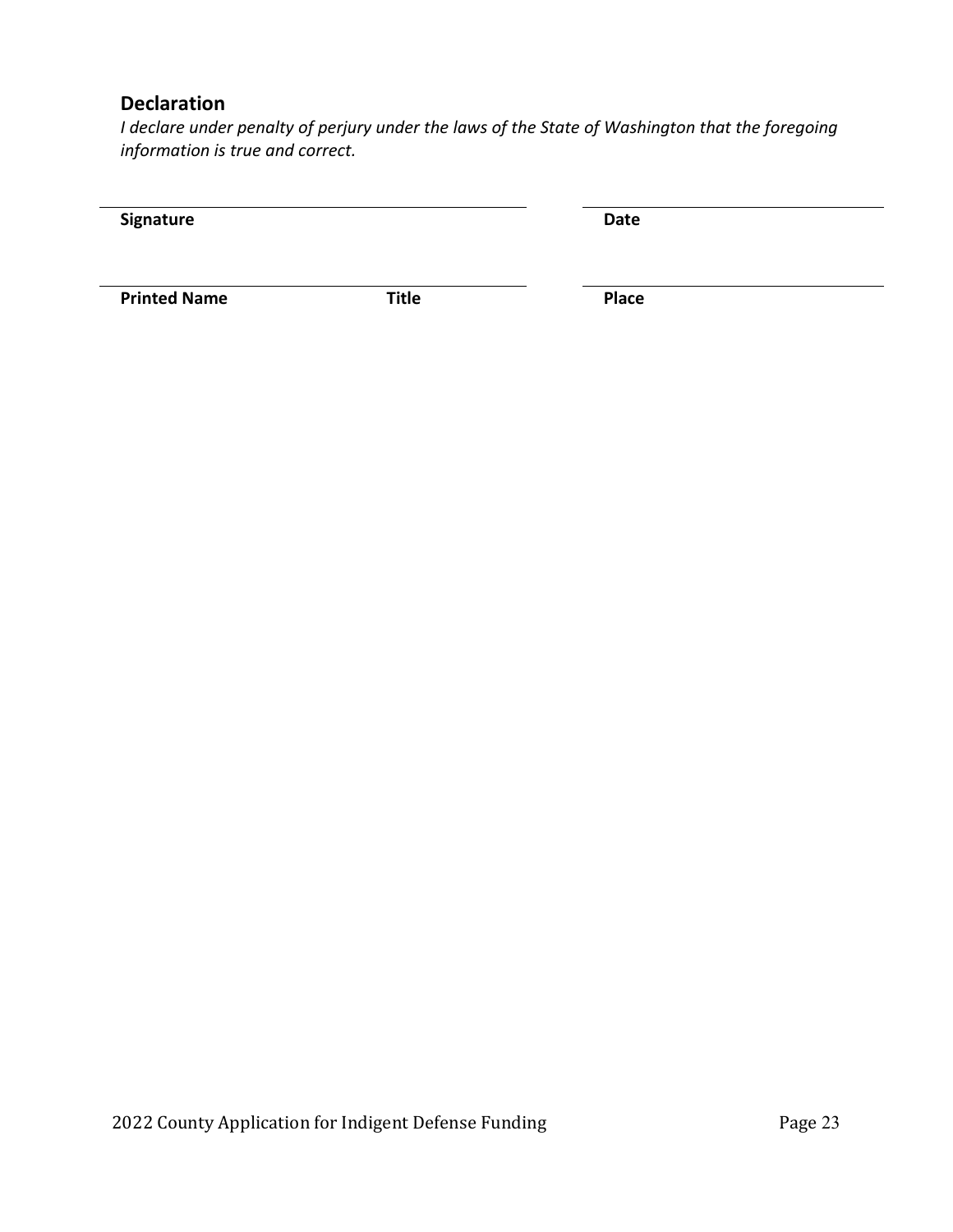## **Washington State Office of Public Defense Table I: Public Defense Contracts Currently in Effect for 2022**

| Name of attorney/firm<br>(If firm, please identify the total<br>number of attorney FTEs and the<br>name of each attorney handling public<br>defense cases.) | No. of<br>Superior<br>Court cases<br>per contract | No. of<br>District<br>Court cases<br>per contract | No. of<br>Juvenile<br>Court<br>offender<br>cases per<br>contract | No. of other<br>case types<br>per contract<br>(please<br>specify) | Conflict<br>cases only?<br>Yes/No |
|-------------------------------------------------------------------------------------------------------------------------------------------------------------|---------------------------------------------------|---------------------------------------------------|------------------------------------------------------------------|-------------------------------------------------------------------|-----------------------------------|
|                                                                                                                                                             |                                                   |                                                   |                                                                  |                                                                   |                                   |
|                                                                                                                                                             |                                                   |                                                   |                                                                  |                                                                   |                                   |
|                                                                                                                                                             |                                                   |                                                   |                                                                  |                                                                   |                                   |
|                                                                                                                                                             |                                                   |                                                   |                                                                  |                                                                   |                                   |
|                                                                                                                                                             |                                                   |                                                   |                                                                  |                                                                   |                                   |
|                                                                                                                                                             |                                                   |                                                   |                                                                  |                                                                   |                                   |
|                                                                                                                                                             |                                                   |                                                   |                                                                  |                                                                   |                                   |
|                                                                                                                                                             |                                                   |                                                   |                                                                  |                                                                   |                                   |
|                                                                                                                                                             |                                                   |                                                   |                                                                  |                                                                   |                                   |
|                                                                                                                                                             |                                                   |                                                   |                                                                  |                                                                   |                                   |
|                                                                                                                                                             |                                                   |                                                   |                                                                  |                                                                   |                                   |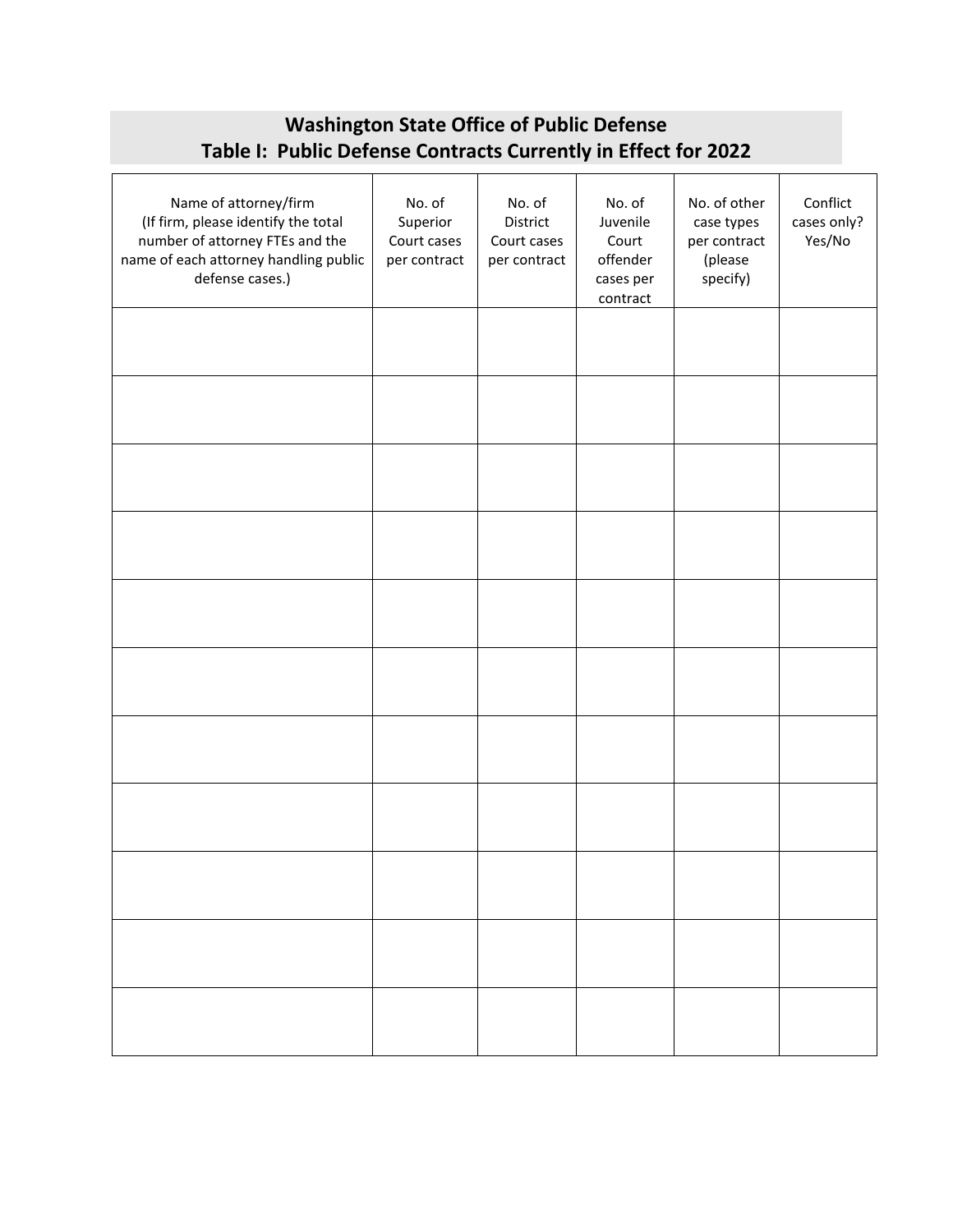## **Washington State Office of Public Defense Table II: List-Appointed Public Defense Attorneys 2022**

| Name of Attorney/Firm<br>(If firm, please identify the total number of attorney FTEs<br>and the name of each attorney handling public defense<br>cases.) | Method and Rate of<br>Payment<br>(per case/per hour, etc.) | Approx. no. of Cases<br>Assigned per Year<br>(specify case type, e.g.<br>felony, misdemeanor,<br>juvenile, etc.) |
|----------------------------------------------------------------------------------------------------------------------------------------------------------|------------------------------------------------------------|------------------------------------------------------------------------------------------------------------------|
|                                                                                                                                                          |                                                            |                                                                                                                  |
|                                                                                                                                                          |                                                            |                                                                                                                  |
|                                                                                                                                                          |                                                            |                                                                                                                  |
|                                                                                                                                                          |                                                            |                                                                                                                  |
|                                                                                                                                                          |                                                            |                                                                                                                  |
|                                                                                                                                                          |                                                            |                                                                                                                  |
|                                                                                                                                                          |                                                            |                                                                                                                  |
|                                                                                                                                                          |                                                            |                                                                                                                  |
|                                                                                                                                                          |                                                            |                                                                                                                  |
|                                                                                                                                                          |                                                            |                                                                                                                  |
|                                                                                                                                                          |                                                            |                                                                                                                  |
|                                                                                                                                                          |                                                            |                                                                                                                  |
|                                                                                                                                                          |                                                            |                                                                                                                  |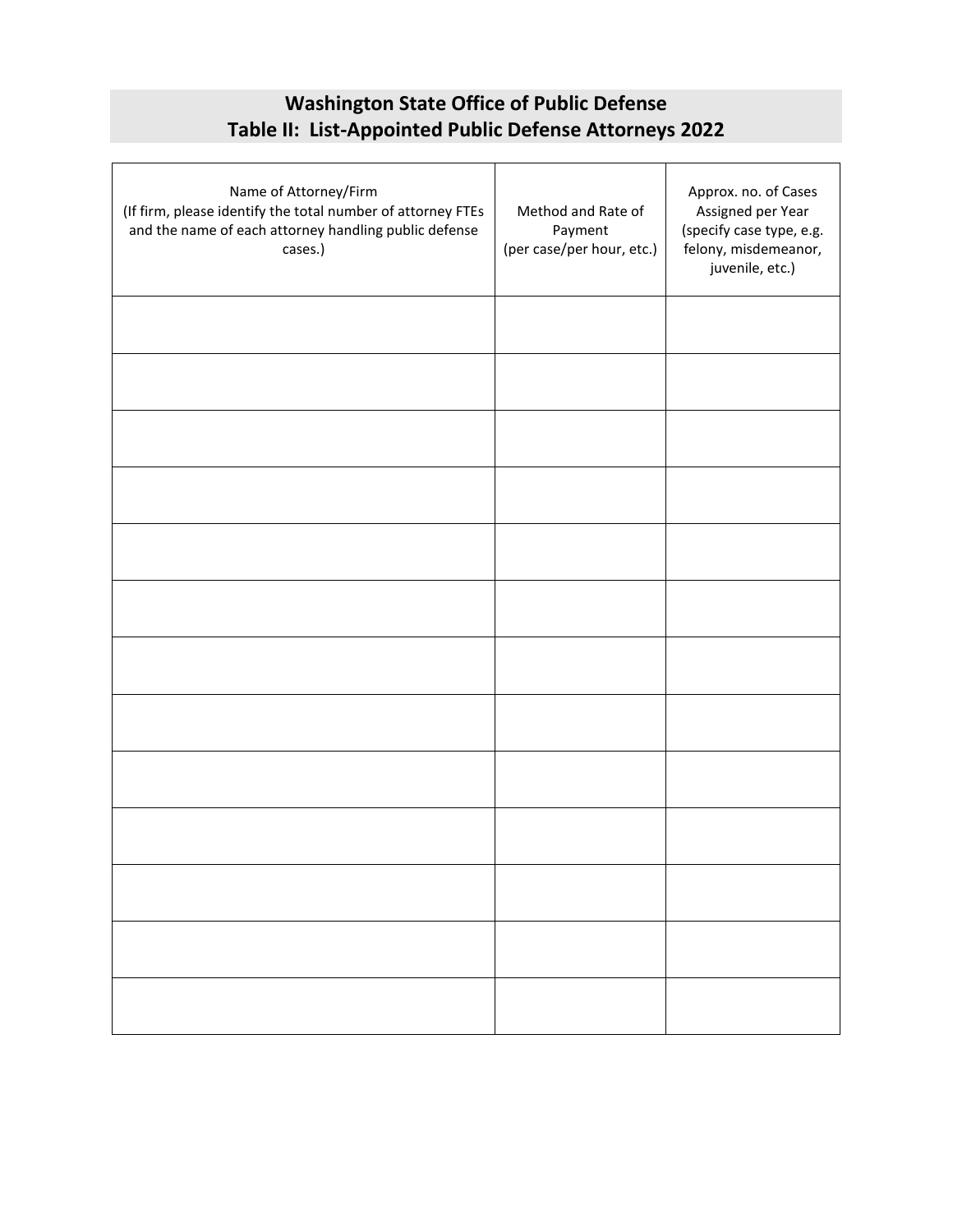## **Washington State Office of Public Defense Table III: 2022 FTEs – County or Non-Profit Public Defense Agency**

| <b>Job Category</b>                | <b>Number of Full Time Equivalents (FTEs)</b> |
|------------------------------------|-----------------------------------------------|
| Supervising Attorney (no caseload) |                                               |
| Attorney                           |                                               |
| Investigator                       |                                               |
| Social Worker or Mitigation Expert |                                               |
| Attorney Assistant*                |                                               |
| Administrative Staff**             |                                               |
| Other (describe below)             |                                               |

Other: when the contract of the contract of the contract of the contract of the contract of the contract of the contract of the contract of the contract of the contract of the contract of the contract of the contract of th

\*Attorney Assistant refers to employees who directly support attorneys in legal representation and client services. Examples include trial assistant, legal assistant, paralegal, and docket clerk staff.

\*\*Administrative Staff refers to employees who provide office services rather than direct attorney or client services. Examples include reception, information technology, human resources, and finance.